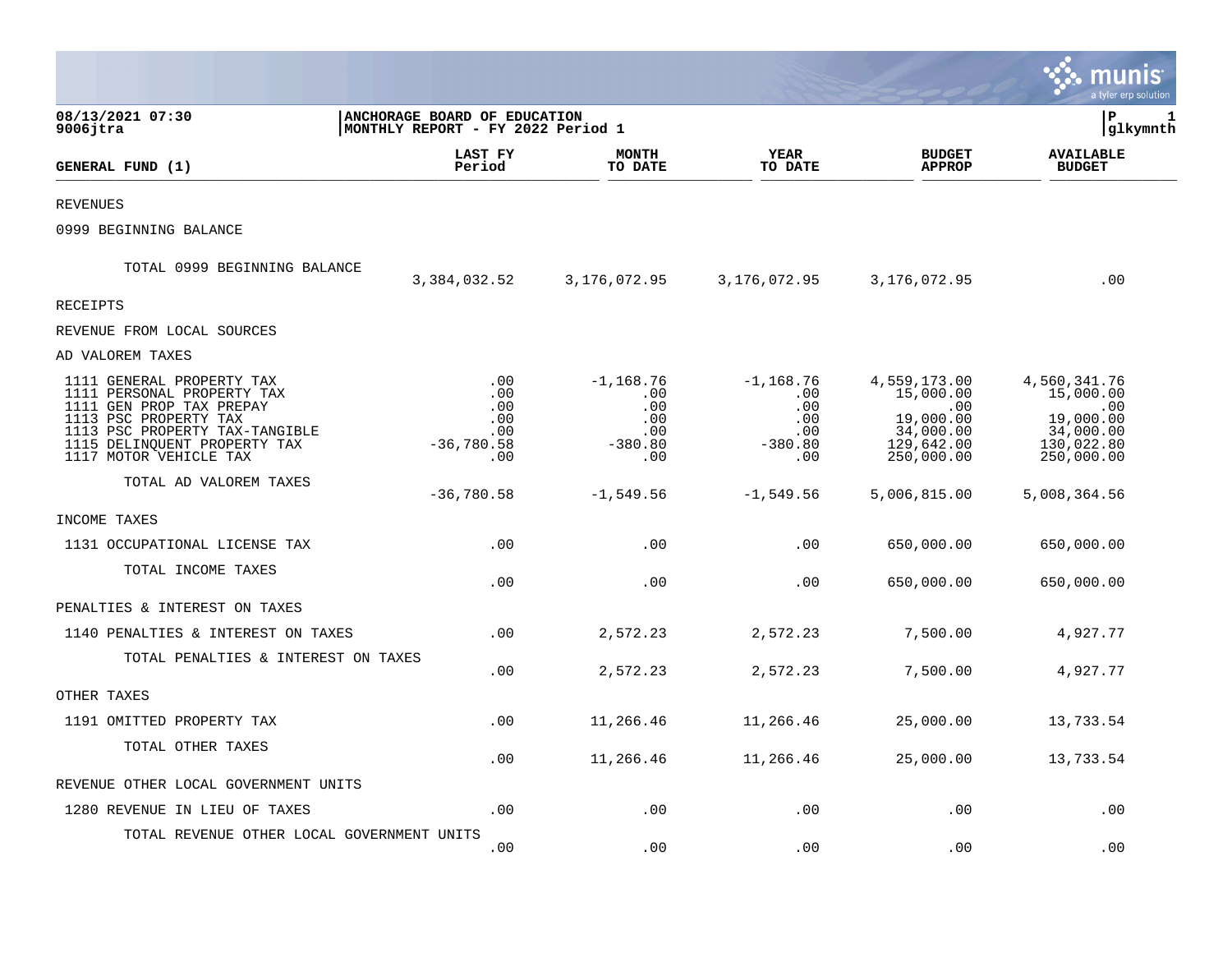

## **08/13/2021 07:30 |ANCHORAGE BOARD OF EDUCATION |P 2 9006jtra |MONTHLY REPORT - FY 2022 Period 1 |glkymnth**

| GENERAL FUND (1)                                                                                                                                                                                                           | LAST FY<br>Period                               | <b>MONTH</b><br>TO DATE                            | <b>YEAR</b><br>TO DATE                             | <b>BUDGET</b><br><b>APPROP</b>                                      | <b>AVAILABLE</b><br><b>BUDGET</b>                                           |  |
|----------------------------------------------------------------------------------------------------------------------------------------------------------------------------------------------------------------------------|-------------------------------------------------|----------------------------------------------------|----------------------------------------------------|---------------------------------------------------------------------|-----------------------------------------------------------------------------|--|
| TUITION                                                                                                                                                                                                                    |                                                 |                                                    |                                                    |                                                                     |                                                                             |  |
| 1310 TUITION FROM INDIVIDUALS<br>1320 TUIT FRM OTH GOVT SRCS W/IN ST<br>1340 OTHER TUITION<br>1340 KINDERGARTEN TUITION                                                                                                    | .00<br>.00<br>.00<br>.00                        | .00<br>.00<br>.00<br>.00                           | .00<br>.00<br>.00<br>.00                           | .00<br>.00<br>.00<br>$.00 \,$                                       | .00<br>.00<br>.00<br>.00                                                    |  |
| TOTAL TUITION                                                                                                                                                                                                              | .00                                             | .00                                                | .00                                                | .00                                                                 | .00                                                                         |  |
| EARNINGS ON INVESTMENTS                                                                                                                                                                                                    |                                                 |                                                    |                                                    |                                                                     |                                                                             |  |
| 1510 INTEREST ON INVESTMENTS                                                                                                                                                                                               | 1,770.84                                        | 1,869.68                                           | 1,869.68                                           | 50,000.00                                                           | 48,130.32                                                                   |  |
| TOTAL EARNINGS ON INVESTMENTS                                                                                                                                                                                              |                                                 |                                                    |                                                    |                                                                     |                                                                             |  |
|                                                                                                                                                                                                                            | 1,770.84                                        | 1,869.68                                           | 1,869.68                                           | 50,000.00                                                           | 48,130.32                                                                   |  |
| STUDENT ACTIVITIES                                                                                                                                                                                                         |                                                 |                                                    |                                                    |                                                                     |                                                                             |  |
| 1740 STUDENT FEES<br>1740 STUDENT FEES-EXTRA CURRICULAR                                                                                                                                                                    | .00<br>.00                                      | 64.00<br>.00                                       | 64.00<br>.00                                       | 70,000.00<br>.00                                                    | 69,936.00<br>.00                                                            |  |
| TOTAL STUDENT ACTIVITIES                                                                                                                                                                                                   | .00                                             | 64.00                                              | 64.00                                              | 70,000.00                                                           | 69,936.00                                                                   |  |
| OTHER REVENUE FROM LOCAL SOURCES                                                                                                                                                                                           |                                                 |                                                    |                                                    |                                                                     |                                                                             |  |
| 1919 OTHER RENTAL INCOME<br>1920 CONTRIBUTIONS/DONATIONS<br>1980 REFUND OF PRIOR YR EXPENDITURE<br>1990 MISCELLANEOUS REVENUE<br>1990 CONCECO ANNUITY REFUND<br>1990 MEDICAID REIMBURSEMENT<br>1990 CENTENNIAL CELEBRATION | .00<br>.00<br>.00<br>.00<br>.00<br>67.55<br>.00 | .00<br>.00<br>.00<br>4,120.91<br>.00<br>.00<br>.00 | .00<br>.00<br>.00<br>4,120.91<br>.00<br>.00<br>.00 | 7,500.00<br>.00<br>.00<br>67,000.00<br>$.00 \,$<br>10,000.00<br>.00 | 7,500.00<br>$\ldots$<br>.00<br>62,879.09<br>$\ldots$ 00<br>10,000.00<br>.00 |  |
| TOTAL OTHER REVENUE FROM LOCAL SOURCES                                                                                                                                                                                     | 67.55                                           | 4,120.91                                           | 4,120.91                                           | 84,500.00                                                           | 80,379.09                                                                   |  |
| TOTAL REVENUE FROM LOCAL SOURCES                                                                                                                                                                                           | $-34,942.19$                                    | 18, 343. 72                                        | 18,343.72                                          | 5,893,815.00                                                        | 5,875,471.28                                                                |  |
| REVENUE FROM STATE SOURCES                                                                                                                                                                                                 |                                                 |                                                    |                                                    |                                                                     |                                                                             |  |
| STATE PROGRAM                                                                                                                                                                                                              |                                                 |                                                    |                                                    |                                                                     |                                                                             |  |
| 3111 SEEK PROGRAM                                                                                                                                                                                                          | 50,607.00                                       | 53,070.00                                          | 53,070.00                                          | 636,841.00                                                          | 583,771.00                                                                  |  |
| TOTAL STATE PROGRAM                                                                                                                                                                                                        | 50,607.00                                       | 53,070.00                                          | 53,070.00                                          | 636,841.00                                                          | 583,771.00                                                                  |  |
| OTHER STATE FUNDING                                                                                                                                                                                                        |                                                 |                                                    |                                                    |                                                                     |                                                                             |  |
| 3120 OTHER STATE FUNDING                                                                                                                                                                                                   | .00                                             | .00                                                | .00                                                | .00                                                                 | .00                                                                         |  |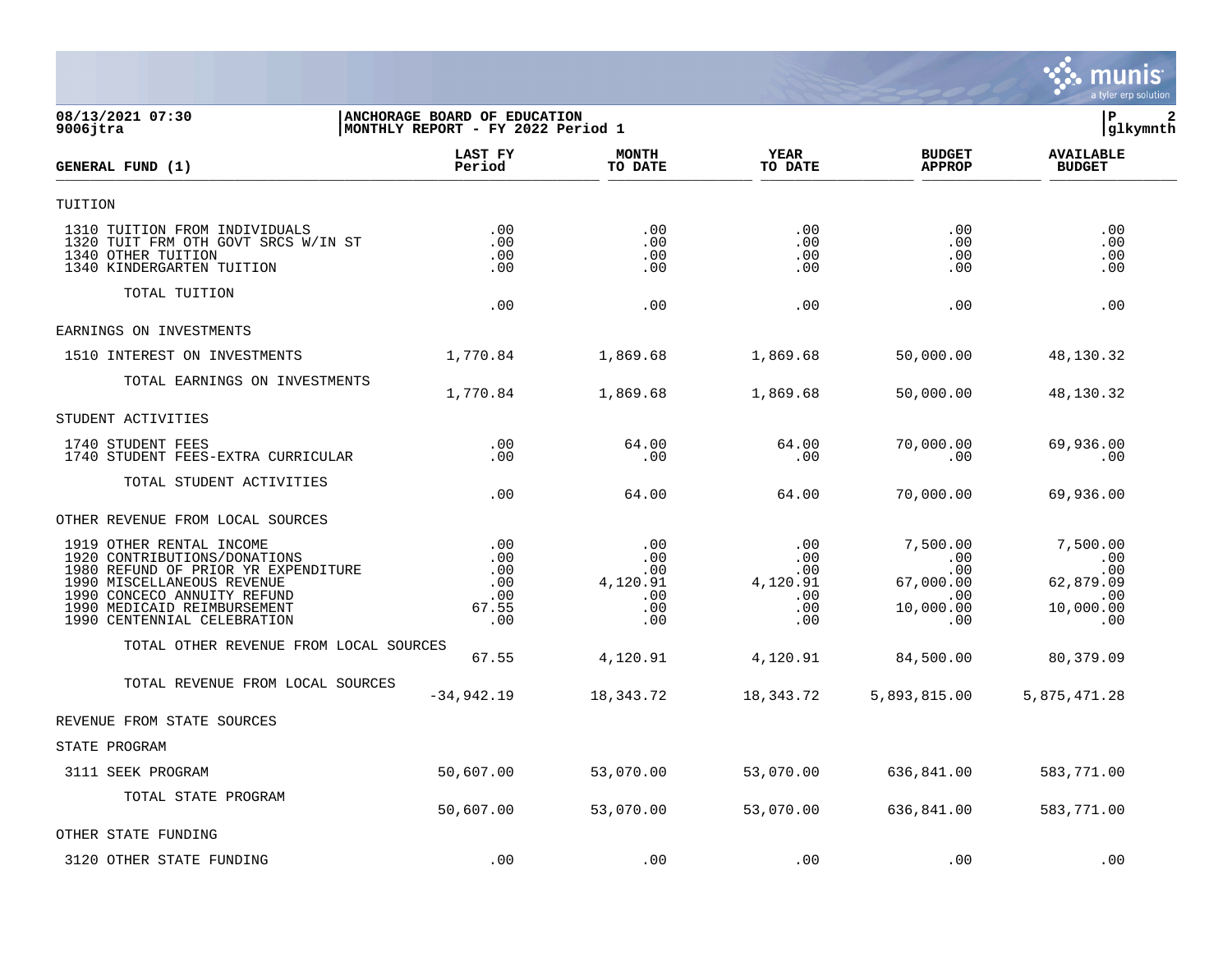

## **08/13/2021 07:30 |ANCHORAGE BOARD OF EDUCATION |P 3 9006jtra |MONTHLY REPORT - FY 2022 Period 1 |glkymnth**

| GENERAL FUND (1)                                                        | LAST FY<br>Period | <b>MONTH</b><br>TO DATE | <b>YEAR</b><br>TO DATE | <b>BUDGET</b><br><b>APPROP</b> | <b>AVAILABLE</b><br><b>BUDGET</b> |  |
|-------------------------------------------------------------------------|-------------------|-------------------------|------------------------|--------------------------------|-----------------------------------|--|
| 3126 SUB SALARY REIMB (STATE)<br>3128 AUDIT REIMBURSEMENT               | .00<br>.00        | .00<br>.00              | .00<br>.00             | .00<br>.00                     | .00<br>.00                        |  |
| TOTAL OTHER STATE FUNDING                                               | .00               | .00                     | .00                    | .00                            | .00                               |  |
| EXPENDITURE REIMBURSEMENTS                                              |                   |                         |                        |                                |                                   |  |
| 3130 NATIONAL BOARD CERT TEACHER<br>3131 STATE MISCELLANEOUS REIMBURSE  | .00<br>$.00 \,$   | .00<br>.00              | .00<br>.00             | 10,000.00<br>.00               | 10,000.00<br>.00                  |  |
| TOTAL EXPENDITURE REIMBURSEMENTS                                        | .00               | .00                     | .00                    | 10,000.00                      | 10,000.00                         |  |
| REVENUE IN LIEU OF TAXES/STATE                                          |                   |                         |                        |                                |                                   |  |
| 3800 REVENUE IN LIEU OF TAXES/STATE                                     | 709.96            | 714.69                  | 714.69                 | 8,500.00                       | 7,785.31                          |  |
| TOTAL REVENUE IN LIEU OF TAXES/STATE                                    | 709.96            | 714.69                  | 714.69                 | 8,500.00                       | 7,785.31                          |  |
| REVENUE ON BEHALF PAYMENTS                                              |                   |                         |                        |                                |                                   |  |
| 3900 STATE ON-BEHALF PAYMENTS                                           | .00               | .00                     | .00                    | .00                            | .00                               |  |
| TOTAL REVENUE ON BEHALF PAYMENTS                                        | .00               | .00                     | .00                    | .00                            | .00                               |  |
| TOTAL REVENUE FROM STATE SOURCES                                        | 51,316.96         | 53,784.69               | 53,784.69              | 655,341.00                     | 601,556.31                        |  |
| OTHER RECEIPTS                                                          |                   |                         |                        |                                |                                   |  |
| BOND ISSUANCE                                                           |                   |                         |                        |                                |                                   |  |
| 5100 BOND SALE<br>5110 BOND PRINCIPAL PROCEEDS                          | .00<br>.00.       | .00<br>.00              | .00<br>.00.            | .00<br>.00                     | .00<br>.00                        |  |
| TOTAL BOND ISSUANCE                                                     | .00               | .00                     | .00                    | .00                            | .00                               |  |
| INTERFUND TRANSFERS                                                     |                   |                         |                        |                                |                                   |  |
| 5210 FUND TRANSFER<br>5220 INDIRECT COSTS TRANSFER                      | .00<br>.00        | .00<br>.00              | .00<br>.00             | .00<br>.00                     | .00<br>.00                        |  |
| TOTAL INTERFUND TRANSFERS                                               | .00               | .00                     | .00                    | .00                            | .00                               |  |
| SALE OR COMP FOR LOSS OF ASSETS                                         |                   |                         |                        |                                |                                   |  |
| 5311 SALE OF LAND & IMPROVEMENTS<br>5312 LOSS COMP - LAND & IMPROVEMNTS | .00<br>.00        | .00<br>.00              | .00<br>.00             | .00<br>.00                     | .00<br>.00                        |  |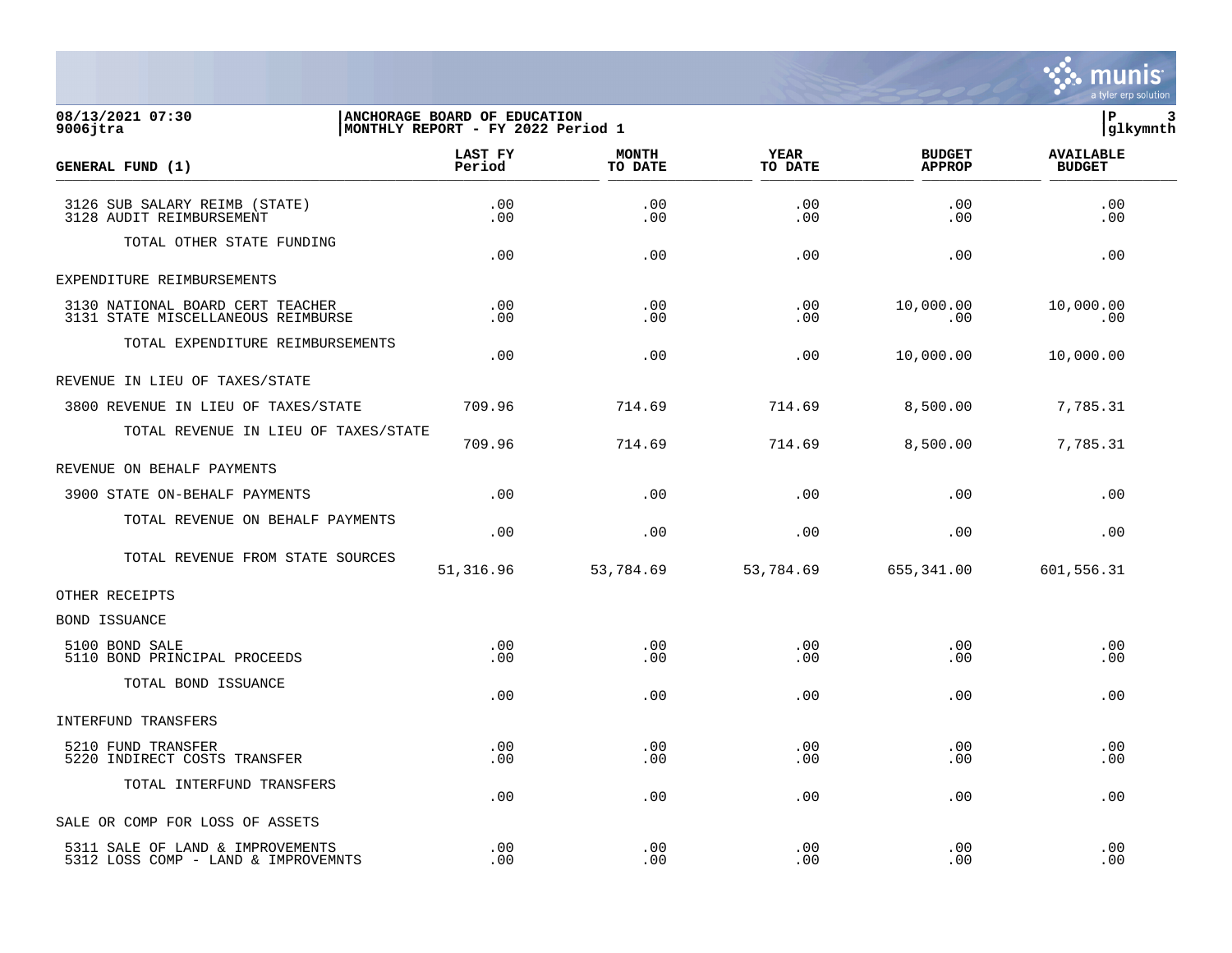

## **08/13/2021 07:30 |ANCHORAGE BOARD OF EDUCATION |P 4 9006jtra |MONTHLY REPORT - FY 2022 Period 1 |glkymnth**

| GENERAL FUND (1)                                                                           | LAST FY<br>Period | <b>MONTH</b><br>TO DATE | <b>YEAR</b><br>TO DATE | <b>BUDGET</b><br><b>APPROP</b> | <b>AVAILABLE</b><br><b>BUDGET</b> |
|--------------------------------------------------------------------------------------------|-------------------|-------------------------|------------------------|--------------------------------|-----------------------------------|
| 5332 LOSS COMP - BUILDINGS<br>5341 SALE OF EQUIPMENT ETC<br>5342 LOSS COMP - EQUIPMENT ETC | .00<br>.00<br>.00 | .00<br>.00<br>.00       | .00<br>.00<br>.00      | .00<br>.00<br>.00              | .00.00<br>.00                     |
| TOTAL SALE OR COMP FOR LOSS OF ASSETS                                                      | .00               | .00                     | .00                    | .00                            | .00                               |
| TOTAL OTHER RECEIPTS                                                                       | .00               | .00                     | .00                    | .00                            | .00                               |
| TOTAL RECEIPTS                                                                             | 16,374.77         | 72,128.41               | 72,128.41              | 6,549,156.00                   | 6,477,027.59                      |
| TOTAL REVENUE                                                                              | 3,400,407.29      | 3, 248, 201.36          | 3, 248, 201.36         | 9,725,228.95                   | 6,477,027.59                      |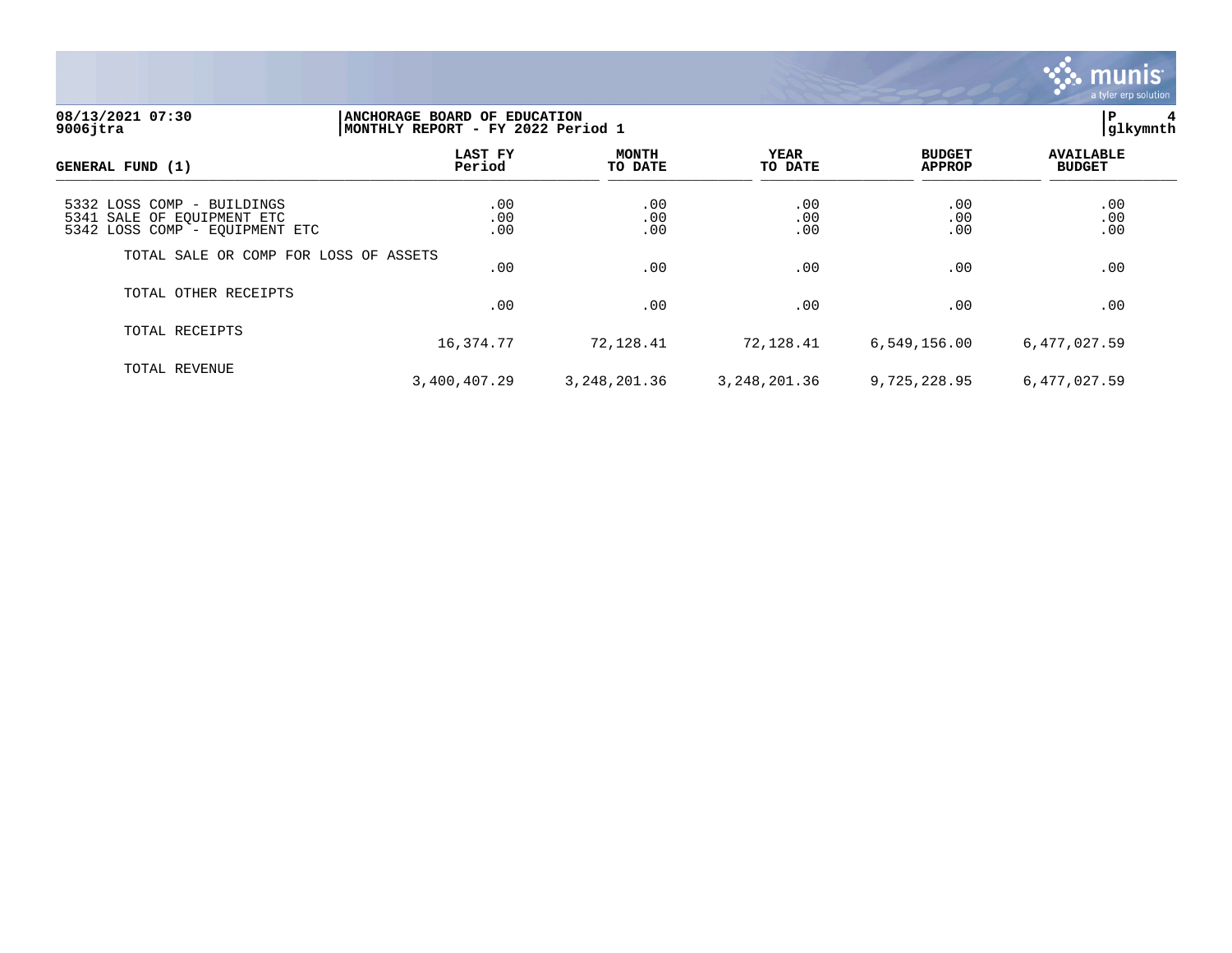

08/13/2021 07:30 **| ANCHORAGE BOARD OF EDUCATION**<br>9006jtra MONTHLY REPORT - FY 2022 Period 1 **|MONTHLY REPORT - FY 2022 Period 1 LAST FY MONTH YEAR BUDGET AVAILABLE GENERAL FUND (1) Period TO DATE TO DATE APPROP BUDGET**  TO DATE THE RESERVED FOUR (1) DODGET EXPENDITURES 1000 INSTRUCTION 0100 SALARIES PERSONNEL SERVICES 1,913.63 3,386.36 3,386.36 2,728,546.00 2,725,159.64 0200 EMPLOYEE BENEFITS -5,825.87 1,682.86 1,682.86 492,171.00 490,488.14 0280 ON-BEHALF .00 .00 .00 .00 .00 0300 PURCHASED PROF AND TECH SERV .00 .00 .00 .00 .00 0500 OTHER PURCHASED SERVICES .00 .00 .00 476,000.00 476,000.00 0600 SUPPLIES 19,269.62 3,689.78 3,689.78 114,465.00 110,775.22 0700 PROPERTY .00 .00 .00 .00 .00 TOTAL 1000 INSTRUCTION 15,357.38 8,759.00 8,759.00 3,811,182.00 3,802,423.00 2100 STUDENT SUPPORT SERVICES 0100 SALARIES PERSONNEL SERVICES .00 .00 .00 160,777.00 160,777.00 0200 EMPLOYEE BENEFITS .00 .00 .00 10,834.00 10,834.00 0280 ON-BEHALF .00 .00 .00 .00 .00 0300 PURCHASED PROF AND TECH SERV .00 .00 .00 500.00 500.00 0500 OTHER PURCHASED SERVICES 2,126.10 2,234.40 2,234.40 2,618.00 383.60 0600 SUPPLIES .00 .00 .00 850.00 850.00 0800 DEBT SERVICE AND MISCELLANEOUS .00 .00 .00 1,065.00 1,065.00 TOTAL 2100 STUDENT SUPPORT SERVICES 2,126.10 2,234.40 2,234.40 176,644.00 174,409.60 2200 INSTRUCTIONAL STAFF SUPP SERV 0100 SALARIES PERSONNEL SERVICES .00 .00 .00 598,573.00 598,573.00 0200 EMPLOYEE BENEFITS .00 .00 .00 44,457.00 44,457.00 0280 ON-BEHALF .00 .00 .00 .00 .00 0300 PURCHASED PROF AND TECH SERV 7,603.00 7,603.00 7,603.00 24,491.00 16,888.00 0500 OTHER PURCHASED SERVICES .00 .00 .00 10,600.00 10,600.00 0600 SUPPLIES 234.25 1,200.00 1,200.00 23,286.00 22,086.00 0700 PROPERTY .00 .00 .00 .00 .00 0800 DEBT SERVICE AND MISCELLANEOUS .00 .00 .00 2,250.00 2,250.00 TOTAL 2200 INSTRUCTIONAL STAFF SUPP SERV 7,837.25 8,803.00 8,803.00 703,657.00 694,854.00 2300 DISTRICT ADMIN SUPPORT 0100 SALARIES PERSONNEL SERVICES 13,451.72 13,451.72 13,451.72 161,421.00 147,969.28 0200 EMPLOYEE BENEFITS -3,388.63 -5,534.47 -5,534.47 73,186.00 78,720.47 0280 ON-BEHALF .00 .00 .00 .00 .00 0300 PURCHASED PROF AND TECH SERV 6,267.07 6,691.04 6,691.04 26,820.00 20,128.96 0500 OTHER PURCHASED SERVICES 5,934.00 5,689.05 5,689.05 104,702.00 99,012.95 0600 SUPPLIES 894.84 631.99 631.99 23,000.00 22,368.01 0800 DEBT SERVICE AND MISCELLANEOUS 1,272.95 1,823.25 1,823.25 2,000.00 176.75 0840 CONTINGENCY .00 .00 .00 401,849.52 401,849.52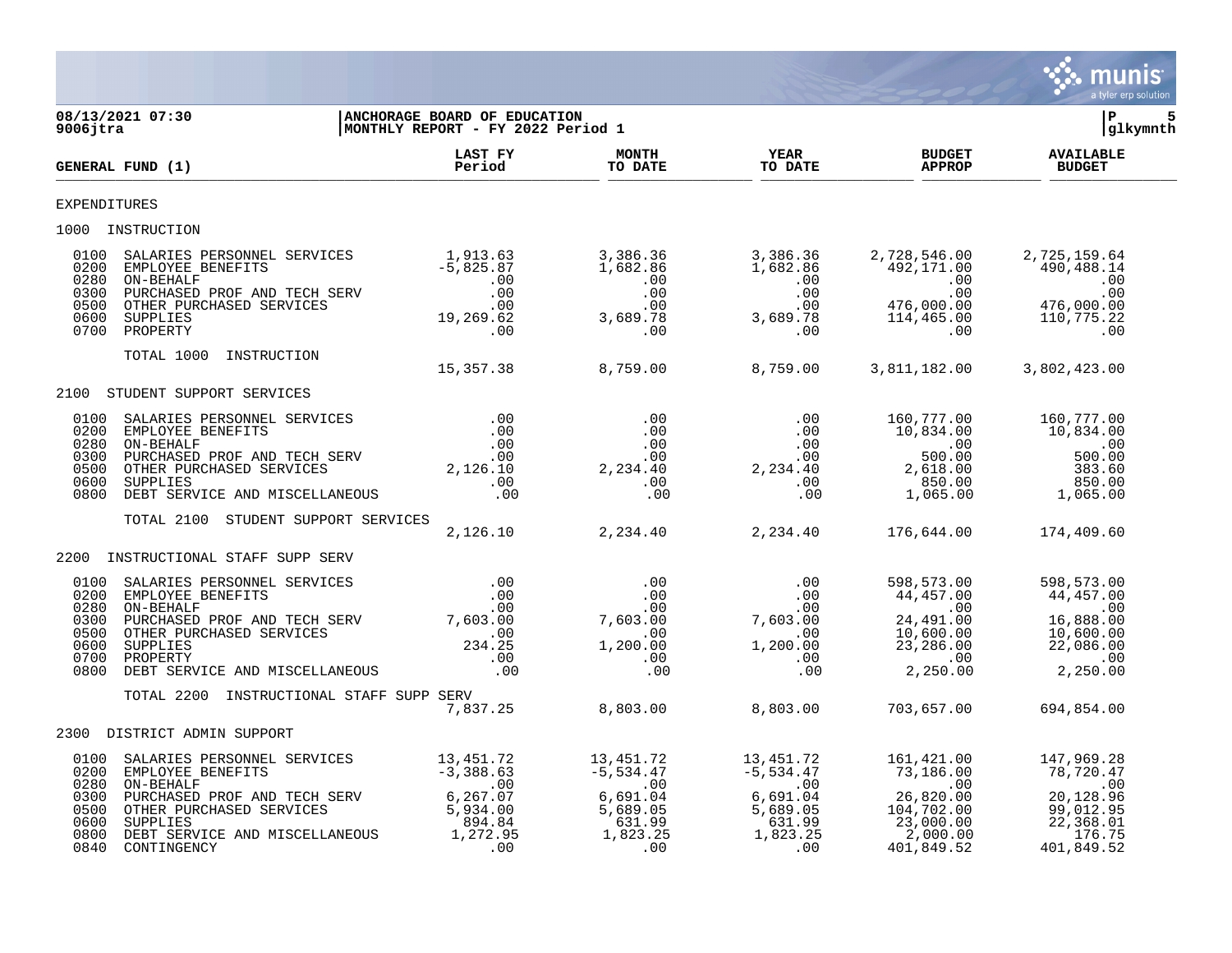

| 08/13/2021 07:30<br>$9006$ jtra                                                                                                                                                                                                                                                                                          | ANCHORAGE BOARD OF EDUCATION<br>MONTHLY REPORT - FY 2022 Period 1                                     |                                                                                                                                                                                                                           |                                                                         |                                                                                                                                         | lР<br>6<br> glkymnth                                                                                             |
|--------------------------------------------------------------------------------------------------------------------------------------------------------------------------------------------------------------------------------------------------------------------------------------------------------------------------|-------------------------------------------------------------------------------------------------------|---------------------------------------------------------------------------------------------------------------------------------------------------------------------------------------------------------------------------|-------------------------------------------------------------------------|-----------------------------------------------------------------------------------------------------------------------------------------|------------------------------------------------------------------------------------------------------------------|
| <b>GENERAL FUND (1)</b>                                                                                                                                                                                                                                                                                                  | LAST FY<br>Period                                                                                     | <b>MONTH</b><br>TO DATE                                                                                                                                                                                                   | <b>YEAR</b><br>TO DATE                                                  | <b>BUDGET</b><br><b>APPROP</b>                                                                                                          | <b>AVAILABLE</b><br><b>BUDGET</b>                                                                                |
| TOTAL 2300 DISTRICT ADMIN SUPPORT                                                                                                                                                                                                                                                                                        |                                                                                                       | 24, 431.95 22, 752.58 22, 752.58                                                                                                                                                                                          |                                                                         | 792,978.52                                                                                                                              | 770,225.94                                                                                                       |
| 2400<br>SCHOOL ADMIN SUPPORT                                                                                                                                                                                                                                                                                             |                                                                                                       |                                                                                                                                                                                                                           |                                                                         |                                                                                                                                         |                                                                                                                  |
| 0100<br>0200<br>0280<br>ON-BEHALF<br>0300<br>0500<br>0600<br>0700                                                                                                                                                                                                                                                        |                                                                                                       |                                                                                                                                                                                                                           |                                                                         | .00                                                                                                                                     | 290,739.67<br>29,271.01<br>$\overline{00}$<br>1,350.00<br>1, 350.00<br>7, 499.94<br>6 חדר<br>$\sim$ 00           |
| SCHOOL ADMIN SUPPORT<br>TOTAL 2400                                                                                                                                                                                                                                                                                       |                                                                                                       | 25,058.54 26,181.78 26,181.78                                                                                                                                                                                             |                                                                         | 361,797.50                                                                                                                              | 335,615.72                                                                                                       |
| BUSINESS SUPPORT SERVICES<br>2500                                                                                                                                                                                                                                                                                        |                                                                                                       |                                                                                                                                                                                                                           |                                                                         |                                                                                                                                         |                                                                                                                  |
| 0100<br>SALARIES PERSONNEL SERVICES<br>EMPLOYEE BENEFITS<br>ON-BEHALF 3,759.76<br>ON-BEHALF 3,759.76<br>PURCHASED PROF AND TECH SERV 92.42<br>PURCHASED PROPERTY SERVICES .00<br>OTHER PURCHASED SERVICES .00<br>SUPPLIES .00<br>SUPPLIES .00<br>PROPERT<br>0200<br>0280<br>0300<br>0400<br>0500<br>0600<br>0700<br>0800 |                                                                                                       | 20,548.49<br>$\begin{array}{c} .00\ 15,378.27\ 12.99\ 3,450.00\ 344.41\ \end{array}$                                                                                                                                      | 20,548.49<br>$15,378.27$<br>12.99<br>3,450.00<br>344.41                 | 349,260.00<br>61,886.00<br>.00<br>40,725.00<br>10,000.00<br>19,012.67<br>7,500.00<br>119,000.00<br>1,350.00                             | 328,711.51<br>58,057.72<br>$\sim 00$<br>38,888.62<br>10,000.00<br>3,634.40<br>7,487.01<br>115,550.00<br>1,005.59 |
| TOTAL 2500 BUSINESS SUPPORT SERVICES                                                                                                                                                                                                                                                                                     |                                                                                                       | 28, 124.90 45, 398.82 45, 398.82                                                                                                                                                                                          |                                                                         | 608,733.67                                                                                                                              | 563, 334.85                                                                                                      |
| 2600<br>PLANT OPERATIONS AND MAINTENANCE                                                                                                                                                                                                                                                                                 |                                                                                                       |                                                                                                                                                                                                                           |                                                                         |                                                                                                                                         |                                                                                                                  |
| 0100<br>SALARIES PERSONNEL SERVICES<br>0200<br>EMPLOYEE BENEFITS<br>0280<br>ON-BEHALF<br>PURCHASED PROF AND TECH SERV<br>0300<br>PURCHASED PROPERTY SERVICES<br>0400<br>0500<br>OTHER PURCHASED SERVICES<br>0600<br><b>SUPPLIES</b><br>0700<br>PROPERTY<br>0900<br>OTHER ITEMS                                           | 14,442.93<br>4, 487.71<br>00<br>4, 979.34<br>34, 271. ac<br>1<br>34, 271.99<br>1, 729.00<br>4, 709.28 | 16,147.77<br>$\begin{array}{cccc} 14,442.95 & 16,147.77 \\ 4,487.71 & 4,387.80 \\ .00 & .00 & .00 \\ 34,271.99 & 11,616.01 \\ 1,729.00 & .00 \\ 4,709.28 & 8,432.22 \\ .00 & .00 & .00 \\ .00 & .00 & .00 \\ \end{array}$ | $16,147.77$<br>4,387.80<br>00<br>05.00<br>.00<br>8,432.22<br>.00<br>.00 | $\begin{array}{r} 224,007.00 \\ 72,820.00 \\ .00 \\ \hline 0 \\ 0 \end{array}$<br>2,683,168.26<br>11,000.00<br>148,000.00<br>.00<br>.00 | 207,859.23<br>68,432.20<br>$\sim$ 00<br>60, 265.00<br>2,671,552.25<br>11,000.00<br>139,567.78<br>.00<br>.00      |
| TOTAL 2600 PLANT OPERATIONS AND MAINTENANCE                                                                                                                                                                                                                                                                              | 64,620.25                                                                                             |                                                                                                                                                                                                                           |                                                                         | 41,168.80 41,168.80 3,199,845.26 3,158,676.46                                                                                           |                                                                                                                  |
| 5200<br>FUND TRANSFERS                                                                                                                                                                                                                                                                                                   |                                                                                                       |                                                                                                                                                                                                                           |                                                                         |                                                                                                                                         |                                                                                                                  |
| 0900 OTHER ITEMS                                                                                                                                                                                                                                                                                                         | .00                                                                                                   | $\overline{00}$                                                                                                                                                                                                           | $\overline{1}$ .00                                                      | 70,391.00                                                                                                                               | 70,391.00                                                                                                        |
| TOTAL 5200 FUND TRANSFERS                                                                                                                                                                                                                                                                                                | .00                                                                                                   | .00                                                                                                                                                                                                                       | .00                                                                     | 70,391.00                                                                                                                               | 70,391.00                                                                                                        |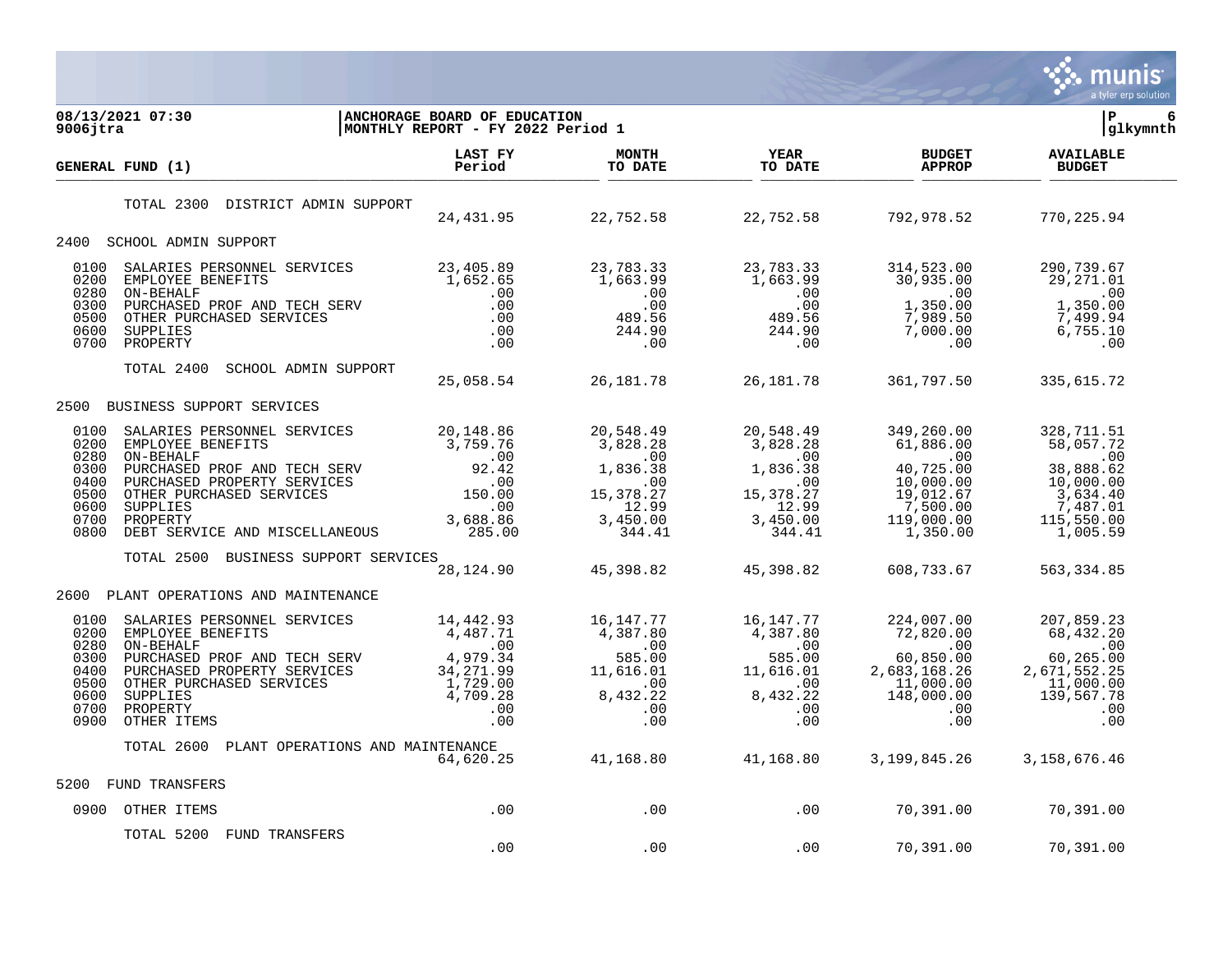|                                 |                                                                    |                         |                        |                                | munis <sup>®</sup><br>a tyler erp solution |
|---------------------------------|--------------------------------------------------------------------|-------------------------|------------------------|--------------------------------|--------------------------------------------|
| 08/13/2021 07:30<br>$9006$ jtra | ANCHORAGE BOARD OF EDUCATION<br> MONTHLY REPORT - FY 2022 Period 1 |                         |                        |                                | glkymnth                                   |
| GENERAL FUND (1)                | LAST FY<br>Period                                                  | <b>MONTH</b><br>TO DATE | <b>YEAR</b><br>TO DATE | <b>BUDGET</b><br><b>APPROP</b> | <b>AVAILABLE</b><br><b>BUDGET</b>          |
| TOTAL EXPENDITURES              | 167,556.37                                                         | 155,298.38              | 155,298.38             | 9,725,228.95                   | 9,569,930.57                               |
| TOTAL FOR GENERAL FUND (1)      | 3, 232, 850.92                                                     | 3,092,902.98            | 3,092,902.98           | .00                            | $-3,092,902.98$                            |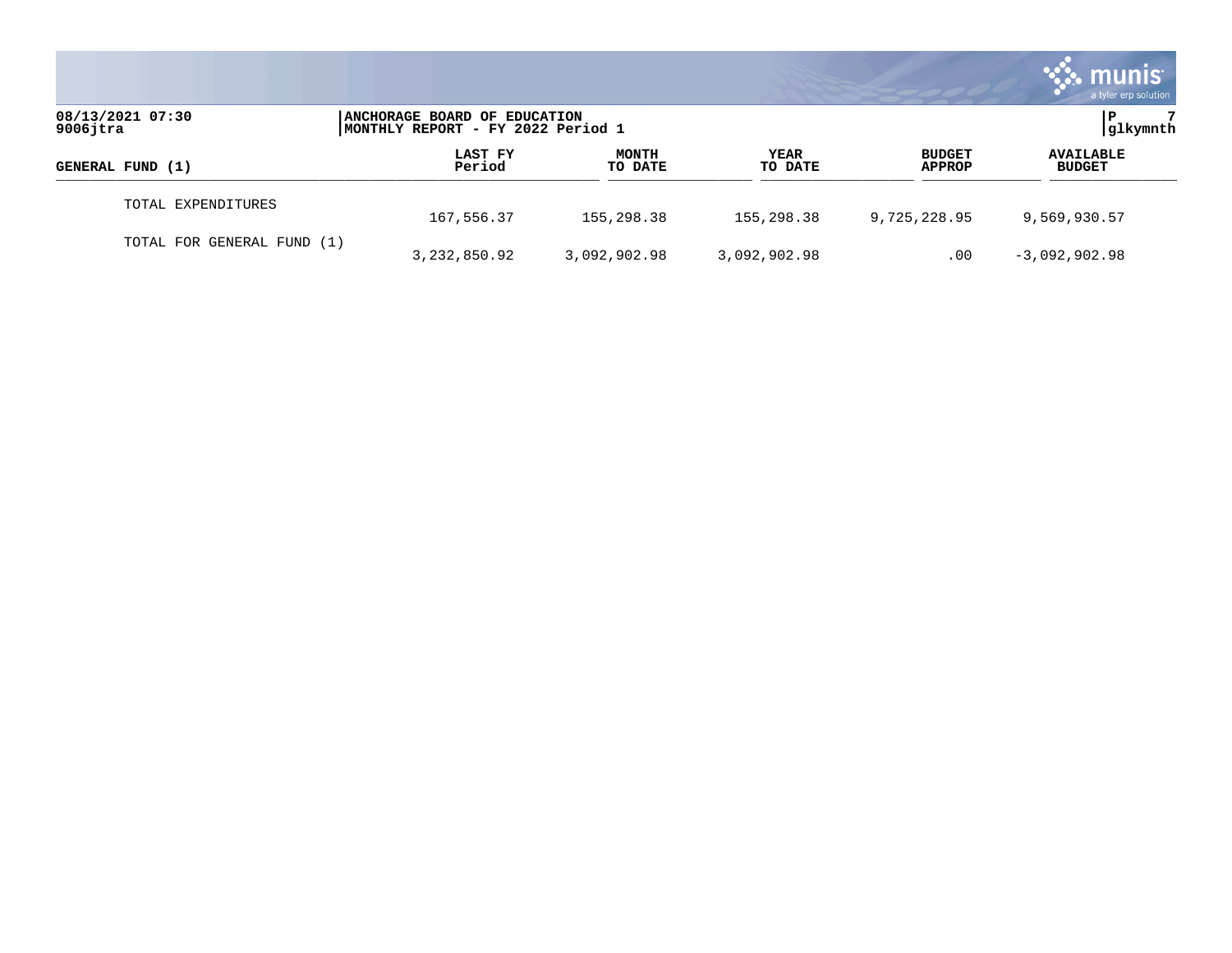|                                        |                                                                   |                         |                 |                                | a tyler erp solution              |
|----------------------------------------|-------------------------------------------------------------------|-------------------------|-----------------|--------------------------------|-----------------------------------|
| 08/13/2021 07:30<br>9006jtra           | ANCHORAGE BOARD OF EDUCATION<br>MONTHLY REPORT - FY 2022 Period 1 |                         |                 |                                | ${\bf P}$<br>8<br>glkymnth        |
| SPECIAL REVENUE (2)                    | LAST FY<br>Period                                                 | <b>MONTH</b><br>TO DATE | YEAR<br>TO DATE | <b>BUDGET</b><br><b>APPROP</b> | <b>AVAILABLE</b><br><b>BUDGET</b> |
| <b>REVENUES</b>                        |                                                                   |                         |                 |                                |                                   |
| 0999 BEGINNING BALANCE                 |                                                                   |                         |                 |                                |                                   |
| TOTAL 0999 BEGINNING BALANCE           | .00                                                               | .00                     | .00             | .00                            | .00                               |
| RECEIPTS                               |                                                                   |                         |                 |                                |                                   |
| REVENUE FROM LOCAL SOURCES             |                                                                   |                         |                 |                                |                                   |
| EARNINGS ON INVESTMENTS                |                                                                   |                         |                 |                                |                                   |
| 1510 INTEREST INCOME                   | 10.69                                                             | 12.10                   | 12.10           | .00                            | $-12.10$                          |
| TOTAL EARNINGS ON INVESTMENTS          | 10.69                                                             | 12.10                   | 12.10           | .00                            | $-12.10$                          |
| STUDENT ACTIVITIES                     |                                                                   |                         |                 |                                |                                   |
| 1740 STUDENT FEES-CHROMEBOOKS          | $-969.28$                                                         | 12,853.72               | 12,853.72       | .00                            | $-12,853.72$                      |
| TOTAL STUDENT ACTIVITIES               | $-969.28$                                                         | 12,853.72               | 12,853.72       | .00                            | $-12,853.72$                      |
| OTHER REVENUE FROM LOCAL SOURCES       |                                                                   |                         |                 |                                |                                   |
| 1920 CONTRIBUTIONS/DONATIONS           | .00                                                               | 7,170.63                | 7,170.63        | 32,290.00                      | 25, 119.37                        |
| TOTAL OTHER REVENUE FROM LOCAL SOURCES | .00                                                               | 7,170.63                | 7,170.63        | 32,290.00                      | 25, 119.37                        |
| TOTAL REVENUE FROM LOCAL SOURCES       | $-958.59$                                                         | 20,036.45               | 20,036.45       | 32,290.00                      | 12, 253.55                        |
| REVENUE FROM STATE SOURCES             |                                                                   |                         |                 |                                |                                   |
| STATE PROGRAM                          |                                                                   |                         |                 |                                |                                   |
| 3111 SEEK PROGRAM                      | .00                                                               | .00                     | .00             | .00                            | .00                               |
| TOTAL STATE PROGRAM                    | .00                                                               | .00                     | .00             | .00                            | .00                               |
| RESTRICTED                             |                                                                   |                         |                 |                                |                                   |
| 3200 RESTRICTED STATE REVENUE          | 46,435.92                                                         | 7,823.64                | 7,823.64        | 103,484.00                     | 95,660.36                         |
| TOTAL RESTRICTED                       | 46, 435.92                                                        | 7,823.64                | 7,823.64        | 103,484.00                     | 95,660.36                         |
| REVENUE IN LIEU OF TAXES/STATE         |                                                                   |                         |                 |                                |                                   |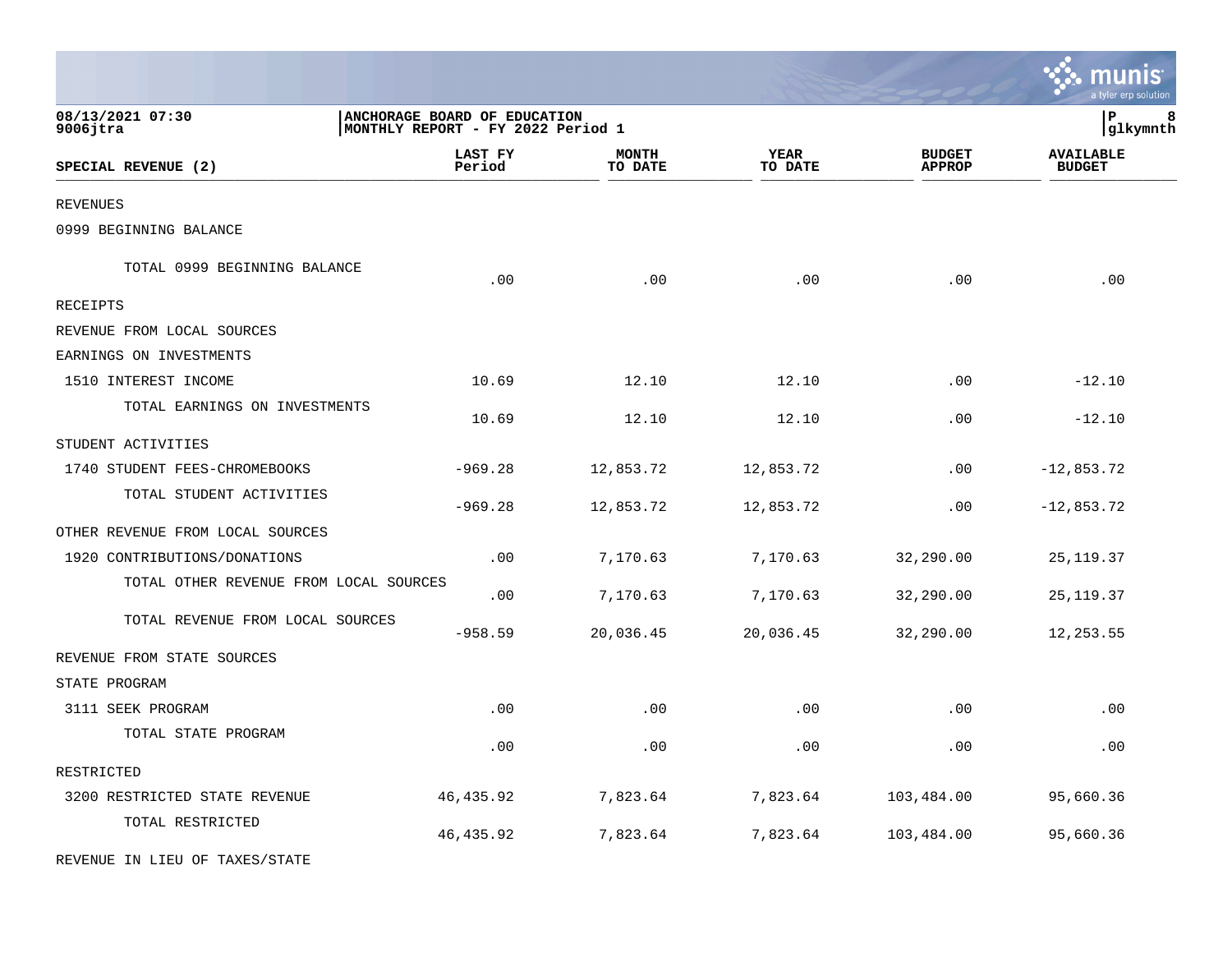|                                      |                                                                   |                         |                        |                                | munis<br>a tyler erp solution     |
|--------------------------------------|-------------------------------------------------------------------|-------------------------|------------------------|--------------------------------|-----------------------------------|
| 08/13/2021 07:30<br>$9006$ jtra      | ANCHORAGE BOARD OF EDUCATION<br>MONTHLY REPORT - FY 2022 Period 1 |                         |                        |                                | ΙP<br>9<br> glkymnth              |
| SPECIAL REVENUE (2)                  | <b>LAST FY</b><br>Period                                          | <b>MONTH</b><br>TO DATE | <b>YEAR</b><br>TO DATE | <b>BUDGET</b><br><b>APPROP</b> | <b>AVAILABLE</b><br><b>BUDGET</b> |
| 3800 REV IN LIEU OF TAX/STATE--USF   | .00                                                               | .00                     | .00                    | .00                            | .00                               |
| TOTAL REVENUE IN LIEU OF TAXES/STATE | .00                                                               | .00                     | .00                    | .00                            | .00                               |
| TOTAL REVENUE FROM STATE SOURCES     | 46, 435.92                                                        | 7,823.64                | 7,823.64               | 103,484.00                     | 95,660.36                         |
| REVENUE FROM FEDERAL SOURCES         |                                                                   |                         |                        |                                |                                   |
| RESTRICTED THROUGH THE STATE         |                                                                   |                         |                        |                                |                                   |
| 4500 RESTRICTED FED THRU STATE       | $-5,481.61$                                                       | $-9,399.34$             | $-9,399.34$            | 138, 412.35                    | 147,811.69                        |
| TOTAL RESTRICTED THROUGH THE STATE   | $-5,481.61$                                                       | $-9,399.34$             | $-9,399.34$            | 138, 412.35                    | 147,811.69                        |
| TOTAL REVENUE FROM FEDERAL SOURCES   | $-5,481.61$                                                       | $-9,399.34$             | $-9,399.34$            | 138, 412.35                    | 147,811.69                        |
| OTHER RECEIPTS                       |                                                                   |                         |                        |                                |                                   |
| INTERFUND TRANSFERS                  |                                                                   |                         |                        |                                |                                   |
| 5210 FUND TRANSFER                   | .00                                                               | .00                     | .00                    | .00                            | .00                               |
| TOTAL INTERFUND TRANSFERS            | .00                                                               | .00                     | .00                    | .00                            | .00                               |
| TOTAL OTHER RECEIPTS                 | .00                                                               | .00                     | .00                    | .00                            | .00                               |
| TOTAL RECEIPTS                       | 39,995.72                                                         | 18,460.75               | 18,460.75              | 274,186.35                     | 255,725.60                        |
| TOTAL REVENUE                        | 39,995.72                                                         | 18,460.75               | 18,460.75              | 274,186.35                     | 255,725.60                        |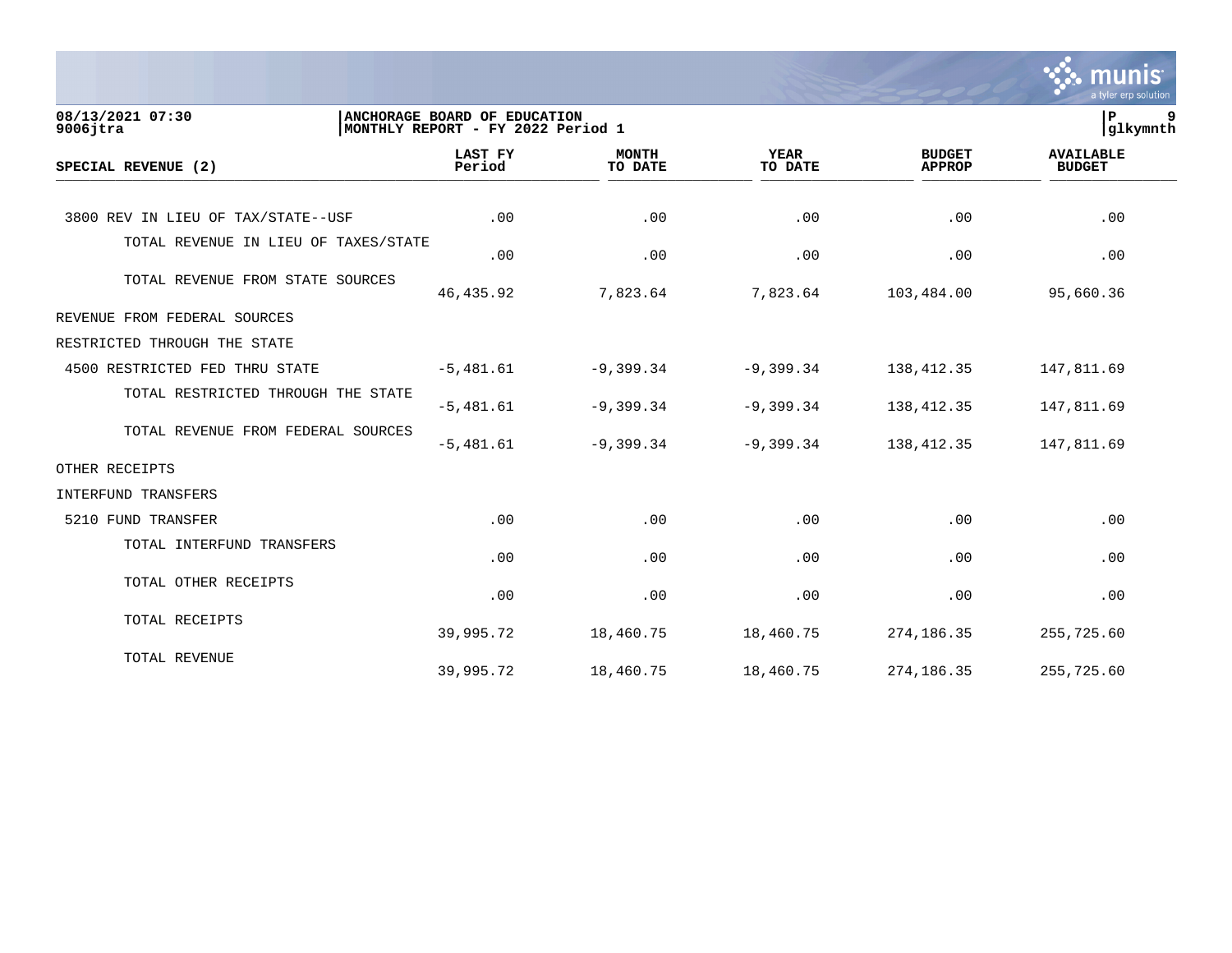

**08/13/2021 07:30 |ANCHORAGE BOARD OF EDUCATION |P 10** MONTHLY REPORT - FY 2022 Period 1  **LAST FY MONTH YEAR BUDGET AVAILABLE SPECIAL REVENUE (2) Period TO DATE TO DATE APPROP BUDGET**   $\frac{10 \text{ Bheil}}{10 \text{ Bheil}}$ EXPENDITURES 1000 INSTRUCTION 0100 SALARIES PERSONNEL SERVICES ... 00 17,375.28 17,375.28 63,945.60 46,570.32<br>00 1,446.00 1,446.00 1,446.00 ... 00 .00 .00 ... 00 0200 EMPLOYEE BENEFITS .00 .00 .00 1,446.00 1,446.00 0300 PURCHASED PROF AND TECH SERV 14,783.10 .00 .00 93,869.40 93,869.40 0400 PURCHASED PROPERTY SERVICES .00 .00 .00 .00 .00 0500 OTHER PURCHASED SERVICES .00 .00 445.00 445.00 445.00<br>0600 0600 2.022.78 2.022.78 0600 SUPPLIES 36,090.76 2,022.78 2,022.78 72,032.35 70,009.57 0700 PROPERTY .00 3,250.00 3,250.00 14,580.00 11,330.00 0800 DEBT SERVICE AND MISCELLANEOUS .00 .00 .00 .00 .00 0840 CONTINGENCY .00 .00 .00 .00 .00 0900 OTHER ITEMS TOTAL 1000 INSTRUCTION 50,873.86 23,093.06 23,093.06 256,334.35 233,241.29 2200 INSTRUCTIONAL STAFF SUPP SERV 0100 SALARIES PERSONNEL SERVICES .00 .00 .00 4,922.00 4,922.00 0200 EMPLOYEE BENEFITS .00 .00 .00 705.00 705.00 0300 PURCHASED PROF AND TECH SERV .00 .00 .00 11,200.00 11,200.00 0500 OTHER PURCHASED SERVICES .00 .00 .00 .00 .00 0600 SUPPLIES .00 .00 .00 1,025.00 1,025.00 0700 PROPERTY .00 .00 .00 .00 .00 0800 DEBT SERVICE AND MISCELLANEOUS .00 .00 .00 .00 .00 TOTAL 2200 INSTRUCTIONAL STAFF SUPP SERV  $.00$   $.00$   $.00$   $.07$   $.07$   $.00$   $.07$   $.07$   $.07$   $.00$   $.00$   $.00$   $.00$   $.00$   $.00$   $.00$   $.00$   $.00$   $.00$   $.00$   $.00$   $.00$   $.00$   $.00$   $.00$   $.00$   $.00$   $.00$   $.00$   $.00$   $.00$   $.00$   $.00$   $.00$   $.00$   $.00$   $.00$ TOTAL EXPENDITURES 50,873.86 23,093.06 23,093.06 274,186.35 251,093.29 TOTAL FOR SPECIAL REVENUE (2)  $-10,878.14$   $-4,632.31$   $-4,632.31$   $-10,878.14$   $-4,632.31$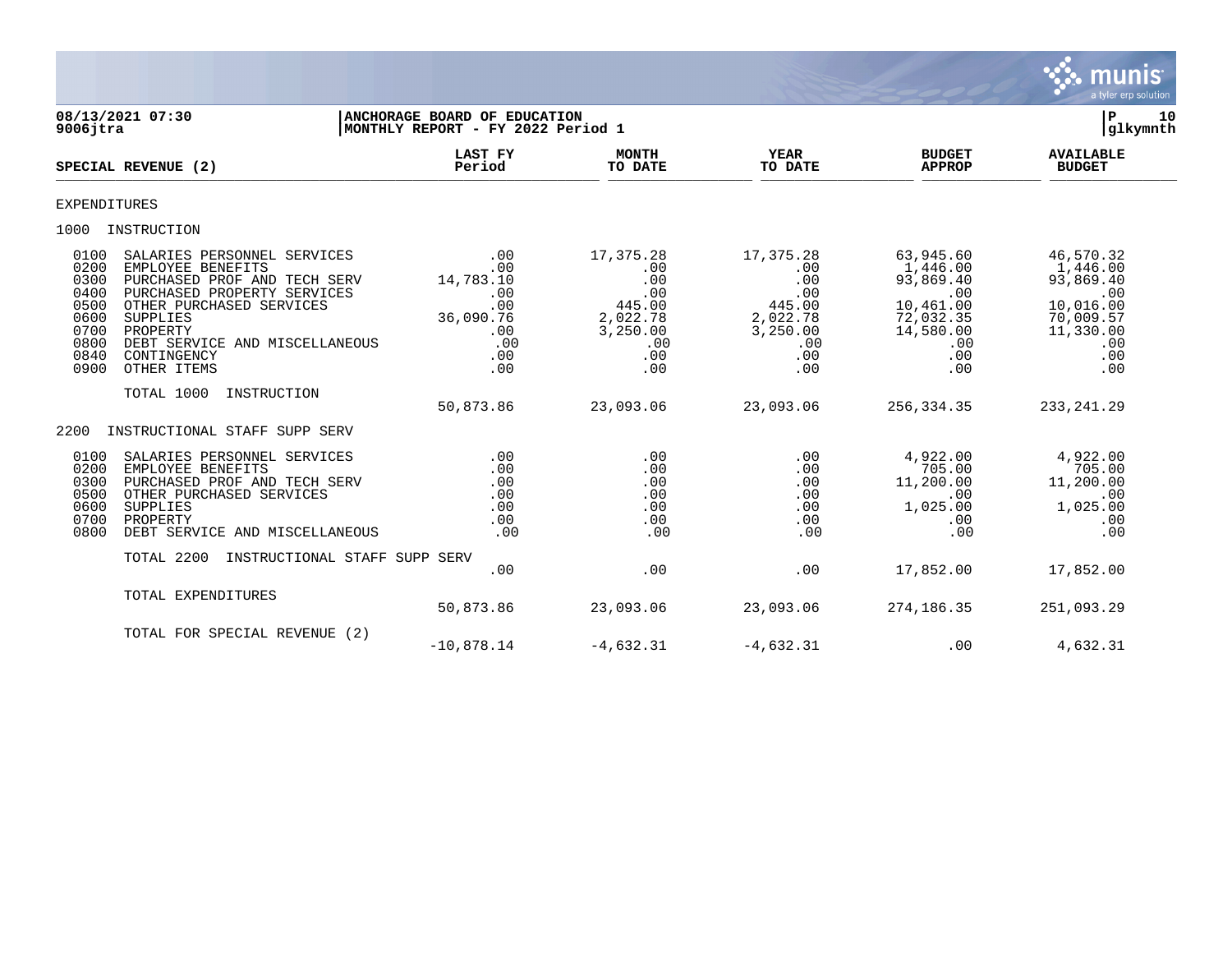|                                  |                                                                   |                         |                 |                                | a tyler erp solution              |
|----------------------------------|-------------------------------------------------------------------|-------------------------|-----------------|--------------------------------|-----------------------------------|
| 08/13/2021 07:30<br>$9006$ jtra  | ANCHORAGE BOARD OF EDUCATION<br>MONTHLY REPORT - FY 2022 Period 1 |                         |                 |                                | ΙP<br>11<br>glkymnth              |
| CAPITAL OUTLAY FUND (310)        | LAST FY<br>Period                                                 | <b>MONTH</b><br>TO DATE | YEAR<br>TO DATE | <b>BUDGET</b><br><b>APPROP</b> | <b>AVAILABLE</b><br><b>BUDGET</b> |
| <b>REVENUES</b>                  |                                                                   |                         |                 |                                |                                   |
| 0999 BEGINNING BALANCE           |                                                                   |                         |                 |                                |                                   |
| TOTAL 0999 BEGINNING BALANCE     | .00                                                               | .00                     | .00             | .00                            | .00                               |
| RECEIPTS                         |                                                                   |                         |                 |                                |                                   |
| REVENUE FROM LOCAL SOURCES       |                                                                   |                         |                 |                                |                                   |
| EARNINGS ON INVESTMENTS          |                                                                   |                         |                 |                                |                                   |
| 1510 INTEREST ON INVESTMENTS     | 22.13                                                             | 32.00                   | 32.00           | .00                            | $-32.00$                          |
| TOTAL EARNINGS ON INVESTMENTS    | 22.13                                                             | 32.00                   | 32.00           | .00                            | $-32.00$                          |
| TOTAL REVENUE FROM LOCAL SOURCES | 22.13                                                             | 32.00                   | 32.00           | .00                            | $-32.00$                          |
| REVENUE FROM STATE SOURCES       |                                                                   |                         |                 |                                |                                   |
| RESTRICTED                       |                                                                   |                         |                 |                                |                                   |
| 3200 RESTRICTED STATE REVENUE    | 17,283.00                                                         | 18,124.00               | 18,124.00       | 36,248.00                      | 18,124.00                         |
| TOTAL RESTRICTED                 | 17,283.00                                                         | 18,124.00               | 18,124.00       | 36,248.00                      | 18,124.00                         |
| TOTAL REVENUE FROM STATE SOURCES | 17,283.00                                                         | 18,124.00               | 18,124.00       | 36,248.00                      | 18,124.00                         |
| OTHER RECEIPTS                   |                                                                   |                         |                 |                                |                                   |
| INTERFUND TRANSFERS              |                                                                   |                         |                 |                                |                                   |
| 5210 FUND TRANSFER               | .00                                                               | .00                     | .00             | .00                            | .00                               |
| TOTAL INTERFUND TRANSFERS        | .00                                                               | .00                     | .00             | .00                            | .00                               |
| TOTAL OTHER RECEIPTS             | .00                                                               | .00                     | .00             | .00                            | .00                               |
| TOTAL RECEIPTS                   | 17,305.13                                                         | 18,156.00               | 18,156.00       | 36,248.00                      | 18,092.00                         |
| TOTAL REVENUE                    | 17,305.13                                                         | 18,156.00               | 18,156.00       | 36,248.00                      | 18,092.00                         |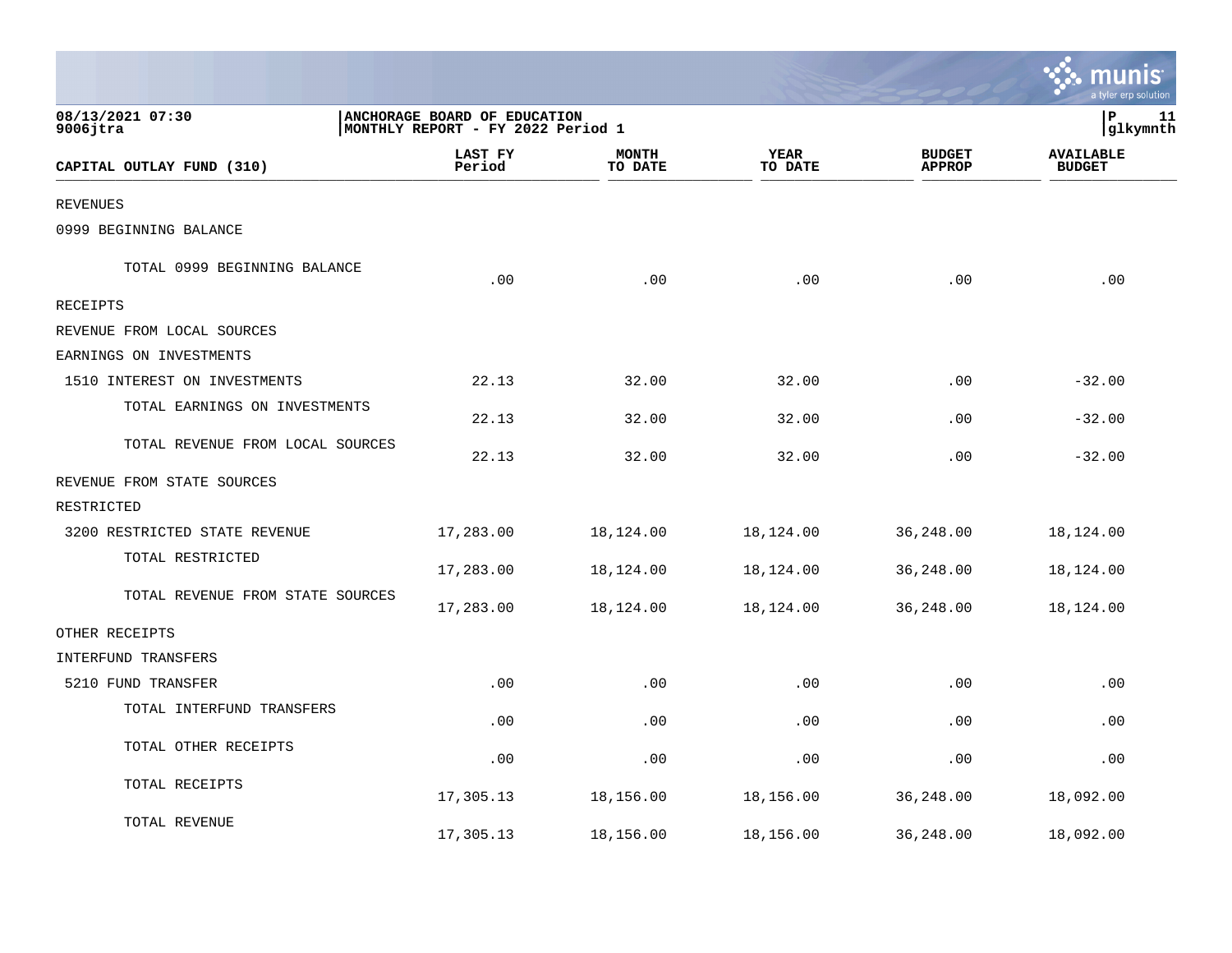

| 08/13/2021 07:30<br>$9006$ jtra                                               | ANCHORAGE BOARD OF EDUCATION<br>MONTHLY REPORT - FY 2022 Period 1 | 12<br> P<br> glkymnth   |                 |                                |                                   |
|-------------------------------------------------------------------------------|-------------------------------------------------------------------|-------------------------|-----------------|--------------------------------|-----------------------------------|
| CAPITAL OUTLAY FUND (310)                                                     | LAST FY<br>Period                                                 | <b>MONTH</b><br>TO DATE | YEAR<br>TO DATE | <b>BUDGET</b><br><b>APPROP</b> | <b>AVAILABLE</b><br><b>BUDGET</b> |
| <b>EXPENDITURES</b>                                                           |                                                                   |                         |                 |                                |                                   |
| 5100<br>DEBT SERVICE                                                          |                                                                   |                         |                 |                                |                                   |
| 0400<br>PURCHASED PROPERTY SERVICES<br>0800<br>DEBT SERVICE AND MISCELLANEOUS | .00<br>.00                                                        | .00<br>.00              | .00<br>.00      | 36,248.00<br>.00               | 36,248.00<br>.00                  |
| TOTAL 5100<br>DEBT SERVICE                                                    | .00                                                               | .00                     | .00             | 36,248.00                      | 36,248.00                         |
| 5200<br>FUND TRANSFERS                                                        |                                                                   |                         |                 |                                |                                   |
| 0900<br>OTHER ITEMS                                                           | 5,280.00                                                          | .00                     | .00             | .00                            | .00                               |
| TOTAL 5200<br>FUND TRANSFERS                                                  | 5,280.00                                                          | .00                     | .00             | .00                            | .00                               |
| TOTAL EXPENDITURES                                                            | 5,280.00                                                          | .00                     | .00             | 36,248.00                      | 36,248.00                         |
| TOTAL FOR CAPITAL OUTLAY FUND (310)                                           | 12,025.13                                                         | 18,156.00               | 18,156.00       | .00                            | $-18, 156.00$                     |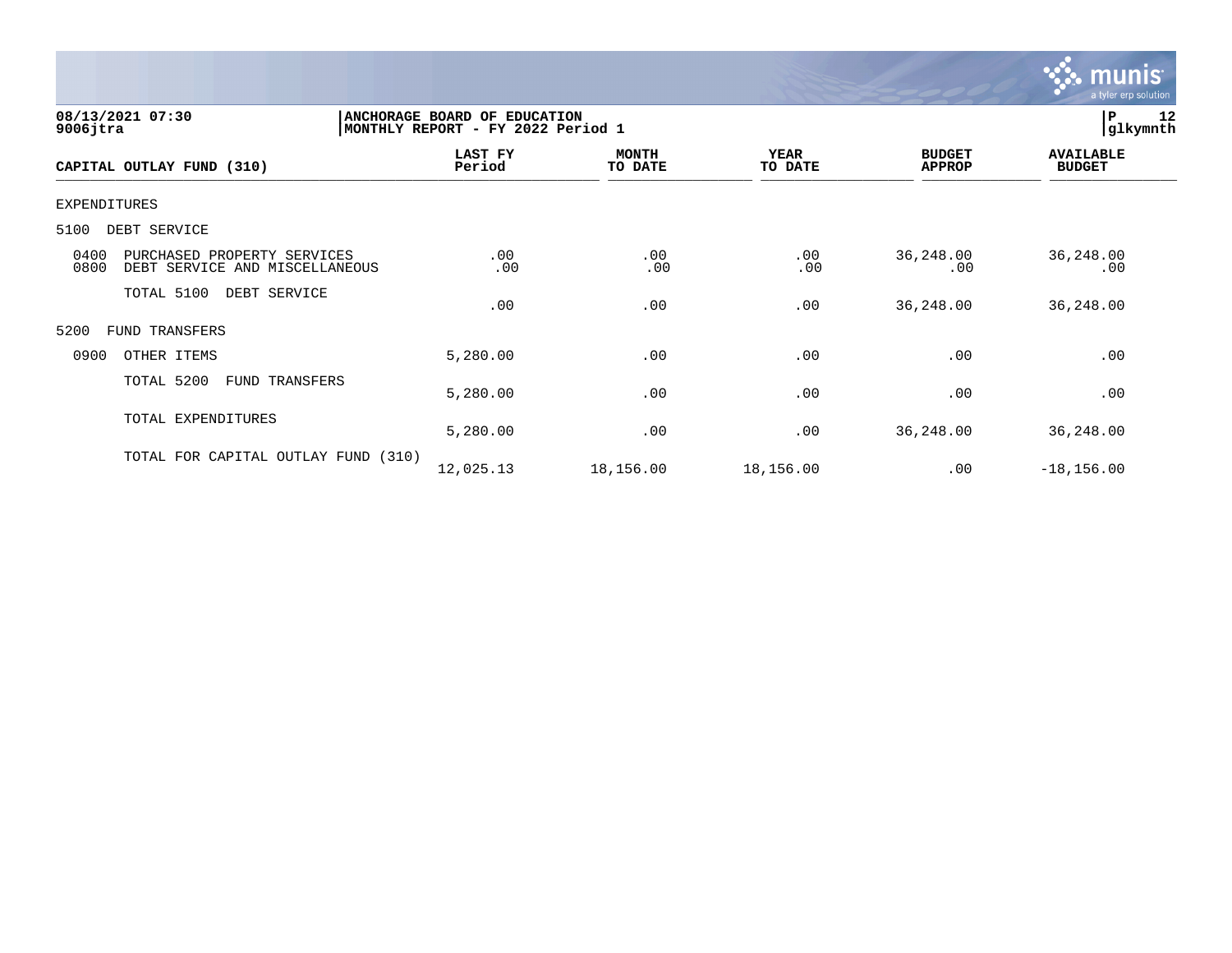|                                                           |                                                                   |                         |                             |                                | munis<br>a tyler erp solution     |
|-----------------------------------------------------------|-------------------------------------------------------------------|-------------------------|-----------------------------|--------------------------------|-----------------------------------|
| 08/13/2021 07:30<br>$9006$ jtra                           | ANCHORAGE BOARD OF EDUCATION<br>MONTHLY REPORT - FY 2022 Period 1 |                         |                             |                                | P<br>13<br>glkymnth               |
| BUILDING FUND (FSPK) (320)                                | LAST FY<br>Period                                                 | <b>MONTH</b><br>TO DATE | <b>YEAR</b><br>TO DATE      | <b>BUDGET</b><br><b>APPROP</b> | <b>AVAILABLE</b><br><b>BUDGET</b> |
| <b>REVENUES</b>                                           |                                                                   |                         |                             |                                |                                   |
| 0999 BEGINNING BALANCE                                    |                                                                   |                         |                             |                                |                                   |
| TOTAL 0999 BEGINNING BALANCE                              | .00                                                               | .00                     | .00                         | .00                            | .00                               |
| RECEIPTS                                                  |                                                                   |                         |                             |                                |                                   |
| REVENUE FROM LOCAL SOURCES                                |                                                                   |                         |                             |                                |                                   |
| AD VALOREM TAXES                                          |                                                                   |                         |                             |                                |                                   |
| 1111 GENERAL PROPERTY TAX<br>1115 DELINQUENT PROPERTY TAX | $.00 \ \,$<br>.00                                                 | .00<br>.00              | .00<br>.00                  | 262,315.00<br>.00              | 262,315.00<br>.00                 |
| TOTAL AD VALOREM TAXES                                    | .00                                                               | .00                     | .00                         | 262,315.00                     | 262, 315.00                       |
| EARNINGS ON INVESTMENTS                                   |                                                                   |                         |                             |                                |                                   |
| 1510 INTEREST ON INVESTMENTS                              | 161.80                                                            | 342.30                  | 342.30                      | .00                            | $-342.30$                         |
| TOTAL EARNINGS ON INVESTMENTS                             | 161.80                                                            | 342.30                  | 342.30                      | .00                            | $-342.30$                         |
| TOTAL REVENUE FROM LOCAL SOURCES                          | 161.80                                                            | 342.30                  | 342.30                      | 262,315.00                     | 261,972.70                        |
| REVENUE FROM STATE SOURCES                                |                                                                   |                         |                             |                                |                                   |
| RESTRICTED                                                |                                                                   |                         |                             |                                |                                   |
| 3200 RESTRICTED STATE REVENUE                             | .00                                                               | .00                     | .00                         | .00                            | .00                               |
| TOTAL RESTRICTED                                          | .00                                                               | .00                     | .00                         | .00                            | .00                               |
| TOTAL REVENUE FROM STATE SOURCES                          | .00                                                               | .00                     | .00                         | .00                            | .00                               |
| OTHER RECEIPTS                                            |                                                                   |                         |                             |                                |                                   |
| INTERFUND TRANSFERS                                       |                                                                   |                         |                             |                                |                                   |
| 5210 FUND TRANSFER                                        | .00                                                               | .00                     | $\boldsymbol{\mathsf{.00}}$ | .00                            | .00                               |
| TOTAL INTERFUND TRANSFERS                                 | .00                                                               | .00                     | .00                         | .00                            | .00                               |
| TOTAL OTHER RECEIPTS                                      | .00                                                               | .00                     | .00                         | .00                            | .00                               |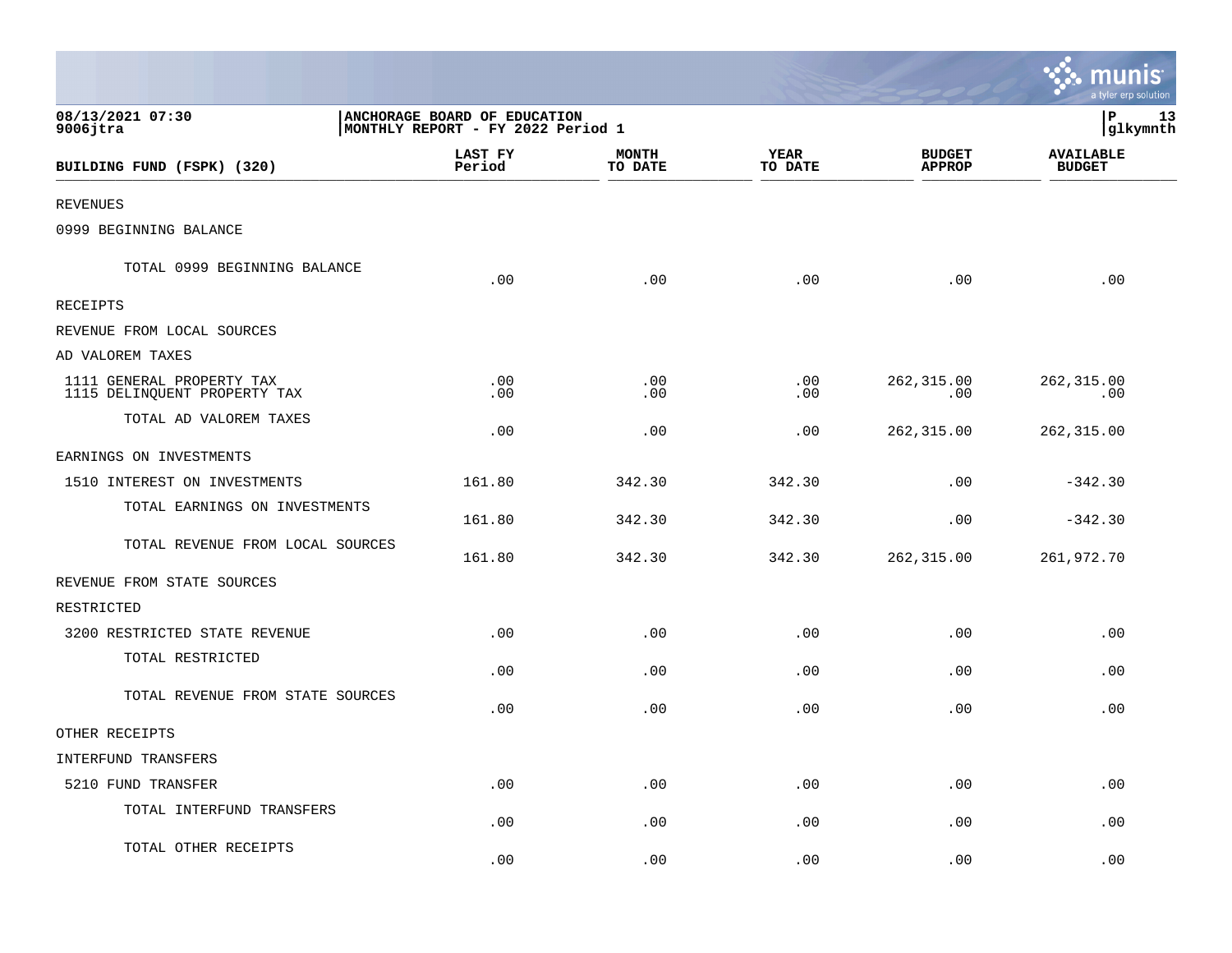|                                 |                                                                    |                         |                 |                                | munis<br>a tyler erp solution     |
|---------------------------------|--------------------------------------------------------------------|-------------------------|-----------------|--------------------------------|-----------------------------------|
| 08/13/2021 07:30<br>$9006$ jtra | ANCHORAGE BOARD OF EDUCATION<br> MONTHLY REPORT - FY 2022 Period 1 |                         |                 |                                | 14<br>P<br>glkymnth               |
| BUILDING FUND (FSPK) (320)      | <b>LAST FY</b><br>Period                                           | <b>MONTH</b><br>TO DATE | YEAR<br>TO DATE | <b>BUDGET</b><br><b>APPROP</b> | <b>AVAILABLE</b><br><b>BUDGET</b> |
| TOTAL RECEIPTS                  | 161.80                                                             | 342.30                  | 342.30          | 262,315.00                     | 261,972.70                        |
| TOTAL REVENUE                   | 161.80                                                             | 342.30                  | 342.30          | 262,315.00                     | 261,972.70                        |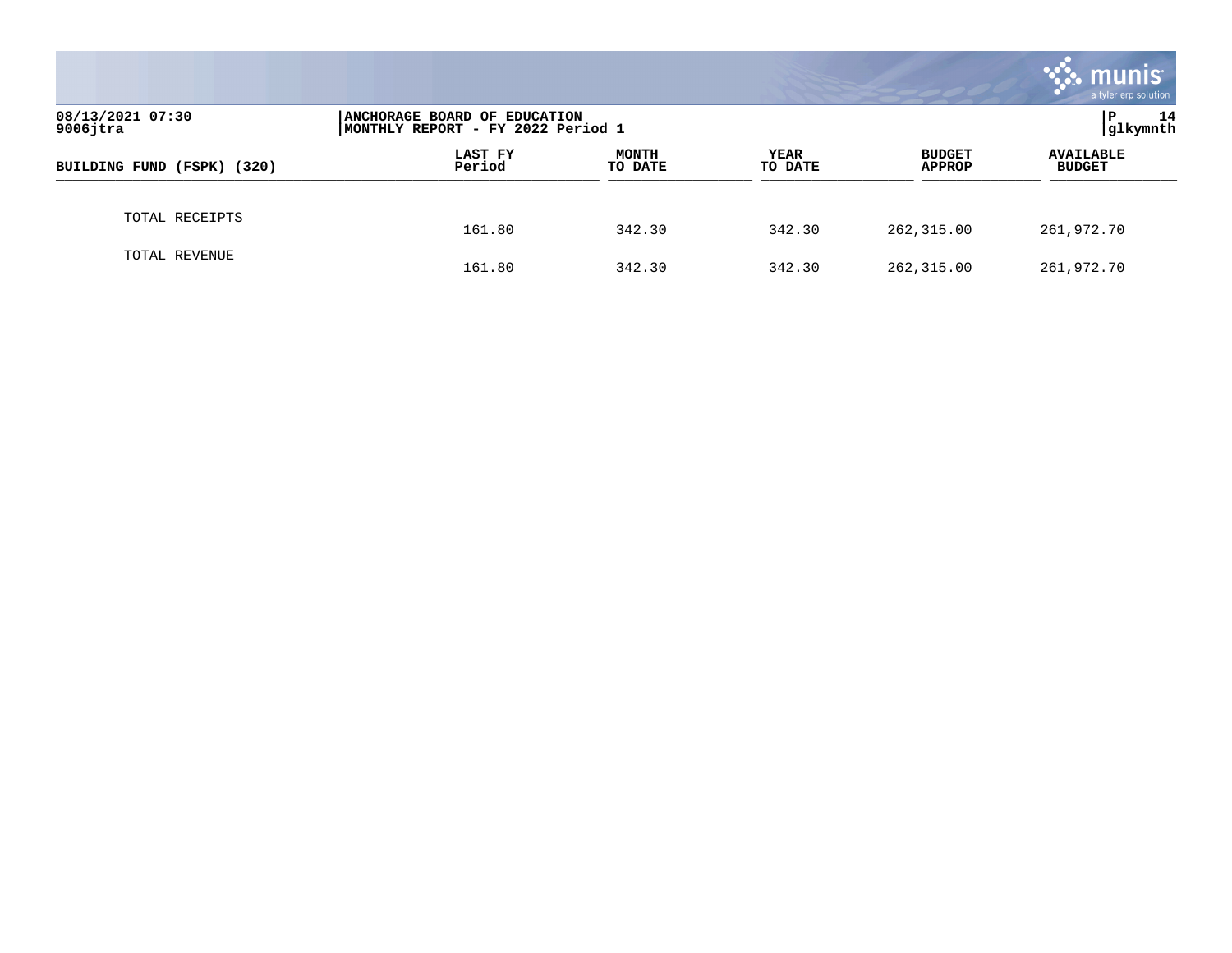

| 08/13/2021 07:30<br>$9006$ jtra                                                                                   | ANCHORAGE BOARD OF EDUCATION<br>MONTHLY REPORT - FY 2022 Period 1 | 15<br>l P<br> glkymnth  |                        |                                |                                   |  |
|-------------------------------------------------------------------------------------------------------------------|-------------------------------------------------------------------|-------------------------|------------------------|--------------------------------|-----------------------------------|--|
| BUILDING FUND (FSPK) (320)                                                                                        | LAST FY<br>Period                                                 | <b>MONTH</b><br>TO DATE | <b>YEAR</b><br>TO DATE | <b>BUDGET</b><br><b>APPROP</b> | <b>AVAILABLE</b><br><b>BUDGET</b> |  |
| <b>EXPENDITURES</b>                                                                                               |                                                                   |                         |                        |                                |                                   |  |
| 5100<br>DEBT SERVICE                                                                                              |                                                                   |                         |                        |                                |                                   |  |
| 0400<br>PURCHASED PROPERTY SERVICES<br>0500<br>OTHER PURCHASED SERVICES<br>0800<br>DEBT SERVICE AND MISCELLANEOUS | .00<br>.00<br>.00                                                 | .00<br>.00<br>.00       | .00<br>.00<br>.00      | 262,315.00<br>.00<br>.00       | 262,315.00<br>.00<br>.00          |  |
| TOTAL 5100<br>DEBT SERVICE                                                                                        | .00                                                               | .00                     | .00                    | 262,315.00                     | 262, 315.00                       |  |
| 5200<br><b>FUND TRANSFERS</b>                                                                                     |                                                                   |                         |                        |                                |                                   |  |
| 0900<br>OTHER ITEMS                                                                                               | .00                                                               | .00                     | .00                    | .00                            | .00                               |  |
| TOTAL 5200<br>FUND TRANSFERS                                                                                      | .00                                                               | .00                     | .00                    | .00                            | .00                               |  |
| TOTAL EXPENDITURES                                                                                                | .00                                                               | .00                     | .00                    | 262,315.00                     | 262, 315.00                       |  |
| TOTAL FOR BUILDING FUND<br>(FSPK) (320)                                                                           | 161.80                                                            | 342.30                  | 342.30                 | .00                            | $-342.30$                         |  |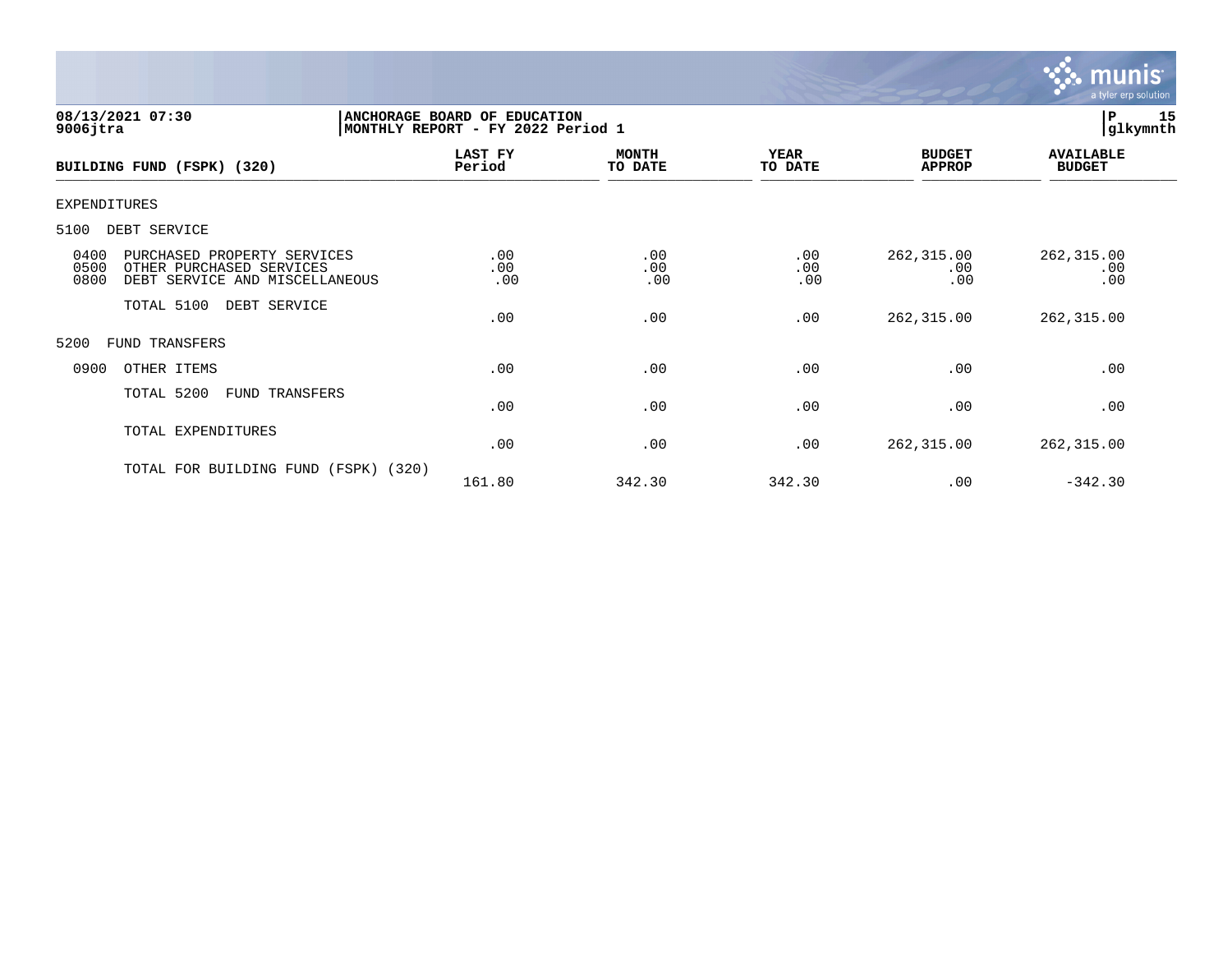|                                        |                                                                   |                         |                        |                                | a tyler erp solution              |
|----------------------------------------|-------------------------------------------------------------------|-------------------------|------------------------|--------------------------------|-----------------------------------|
| 08/13/2021 07:30<br>$9006$ jtra        | ANCHORAGE BOARD OF EDUCATION<br>MONTHLY REPORT - FY 2022 Period 1 |                         |                        |                                | 16<br>P<br>glkymnth               |
| CONSTRUCTION FUND (360)                | <b>LAST FY</b><br>Period                                          | <b>MONTH</b><br>TO DATE | <b>YEAR</b><br>TO DATE | <b>BUDGET</b><br><b>APPROP</b> | <b>AVAILABLE</b><br><b>BUDGET</b> |
| <b>REVENUES</b>                        |                                                                   |                         |                        |                                |                                   |
| 0999 BEGINNING BALANCE                 |                                                                   |                         |                        |                                |                                   |
| TOTAL 0999 BEGINNING BALANCE           | .00                                                               | .00                     | .00                    | .00                            | .00                               |
| RECEIPTS                               |                                                                   |                         |                        |                                |                                   |
| REVENUE FROM LOCAL SOURCES             |                                                                   |                         |                        |                                |                                   |
| OTHER REVENUE FROM LOCAL SOURCES       |                                                                   |                         |                        |                                |                                   |
| 1990 MISCELLANEOUS REVENUE             | .00                                                               | .00                     | .00                    | .00                            | .00                               |
| TOTAL OTHER REVENUE FROM LOCAL SOURCES | .00                                                               | .00                     | .00                    | .00                            | .00                               |
| TOTAL REVENUE FROM LOCAL SOURCES       | .00                                                               | .00                     | .00                    | .00                            | .00                               |
| OTHER RECEIPTS                         |                                                                   |                         |                        |                                |                                   |
| <b>INTERFUND TRANSFERS</b>             |                                                                   |                         |                        |                                |                                   |
| 5210 FUND TRANSFER                     | 5,280.00                                                          | .00                     | .00                    | .00                            | .00                               |
| TOTAL INTERFUND TRANSFERS              | 5,280.00                                                          | .00                     | .00                    | .00                            | .00                               |
| TOTAL OTHER RECEIPTS                   | 5,280.00                                                          | .00                     | .00                    | .00                            | .00                               |
| TOTAL RECEIPTS                         | 5,280.00                                                          | .00                     | .00                    | .00                            | .00                               |
| TOTAL REVENUE                          | 5,280.00                                                          | .00                     | .00                    | .00                            | .00                               |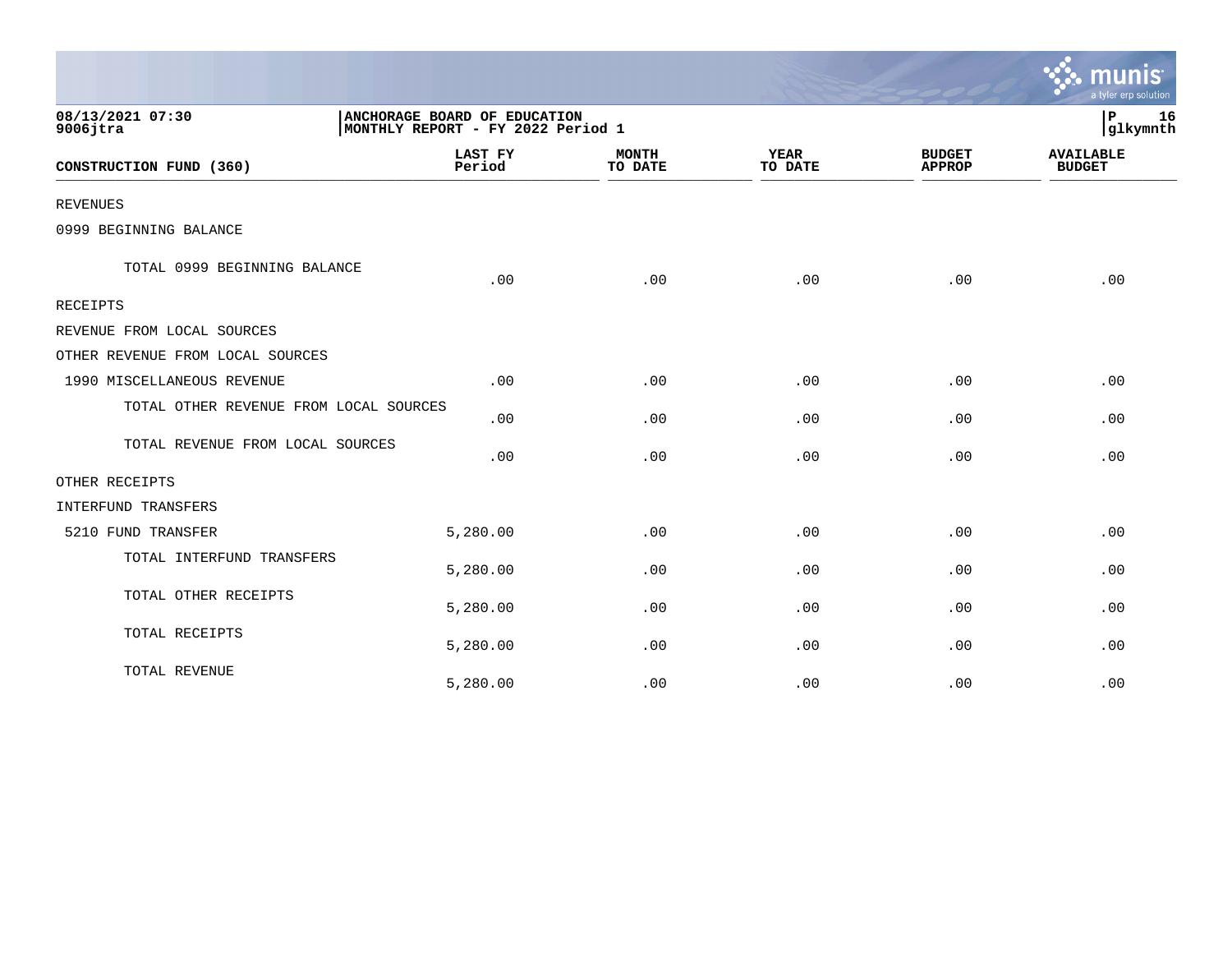

| 08/13/2021 07:30<br>$9006$ jtra                                                                                                                                                         | ANCHORAGE BOARD OF EDUCATION<br>MONTHLY REPORT - FY 2022 Period 1 | $\, {\bf P}$<br>17<br>glkymnth         |                                        |                                        |                                        |
|-----------------------------------------------------------------------------------------------------------------------------------------------------------------------------------------|-------------------------------------------------------------------|----------------------------------------|----------------------------------------|----------------------------------------|----------------------------------------|
| CONSTRUCTION FUND (360)                                                                                                                                                                 | LAST FY<br>Period                                                 | <b>MONTH</b><br>TO DATE                | <b>YEAR</b><br>TO DATE                 | <b>BUDGET</b><br><b>APPROP</b>         | <b>AVAILABLE</b><br><b>BUDGET</b>      |
| EXPENDITURES                                                                                                                                                                            |                                                                   |                                        |                                        |                                        |                                        |
| 4700<br>BUILDING IMPROVEMENTS                                                                                                                                                           |                                                                   |                                        |                                        |                                        |                                        |
| 0100<br>SALARIES PERSONNEL SERVICES<br>0200<br>EMPLOYEE BENEFITS<br>0300<br>PURCHASED PROF AND TECH SERV<br>0400<br>PURCHASED PROPERTY SERVICES<br>0600<br>SUPPLIES<br>0700<br>PROPERTY | .00<br>.00<br>.00<br>5,280.00<br>.00<br>.00                       | .00<br>.00<br>.00<br>.00<br>.00<br>.00 | .00<br>.00<br>.00<br>.00<br>.00<br>.00 | .00<br>.00<br>.00<br>.00<br>.00<br>.00 | .00<br>.00<br>.00<br>.00<br>.00<br>.00 |
| TOTAL 4700<br>BUILDING IMPROVEMENTS                                                                                                                                                     | 5,280.00                                                          | .00                                    | .00                                    | .00                                    | .00                                    |
| TOTAL EXPENDITURES                                                                                                                                                                      | 5,280.00                                                          | .00                                    | .00                                    | .00                                    | .00                                    |
| TOTAL FOR CONSTRUCTION FUND                                                                                                                                                             | (360)<br>.00                                                      | .00                                    | .00                                    | .00                                    | .00                                    |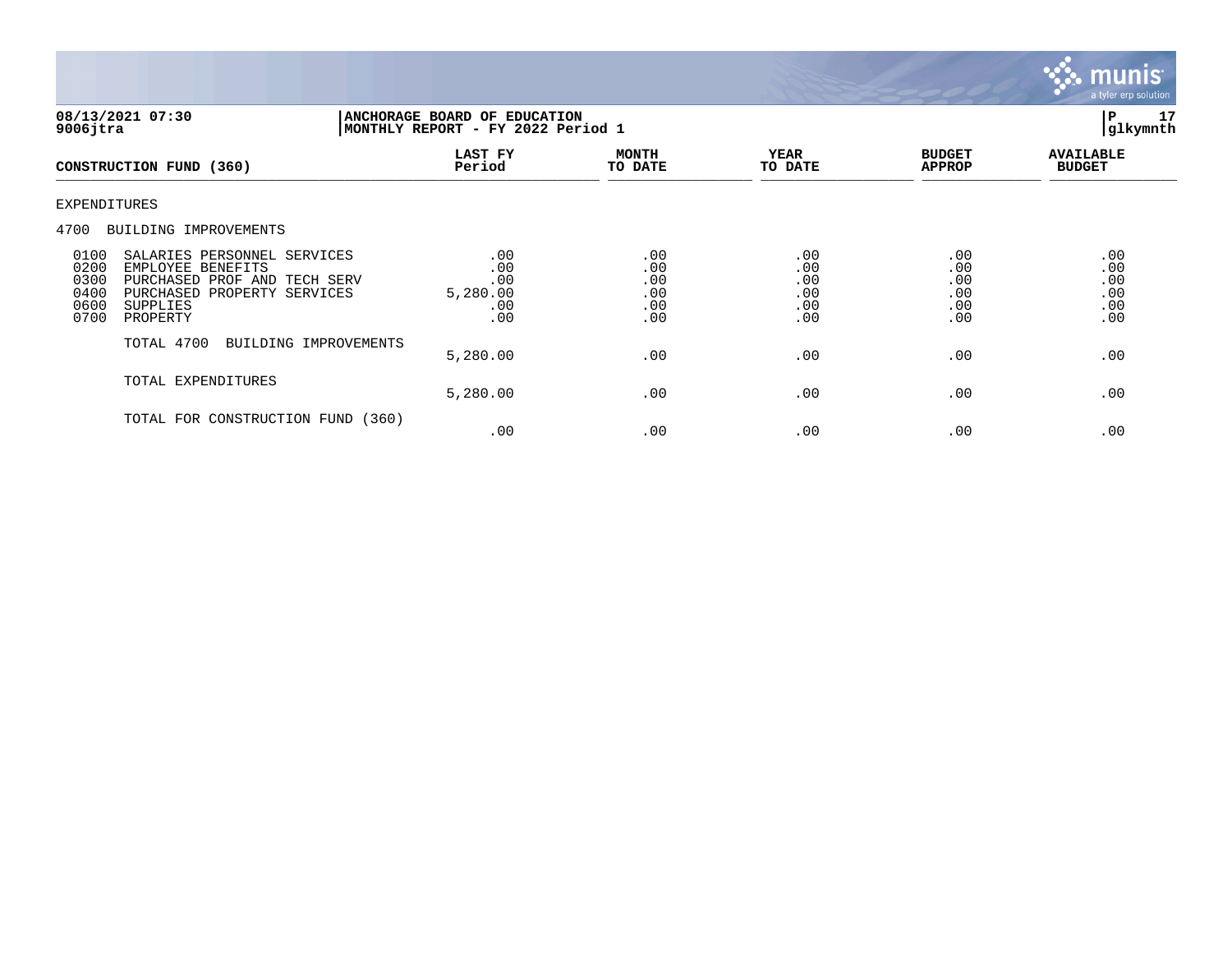|                                                |                                                                   |                         |                        |                                | munis<br>a tyler erp solution     |
|------------------------------------------------|-------------------------------------------------------------------|-------------------------|------------------------|--------------------------------|-----------------------------------|
| 08/13/2021 07:30<br>$9006$ jtra                | ANCHORAGE BOARD OF EDUCATION<br>MONTHLY REPORT - FY 2022 Period 1 |                         |                        |                                | $\, {\bf P}$<br>18<br>glkymnth    |
| DEBT SERVICE FUND (400)                        | <b>LAST FY</b><br>Period                                          | <b>MONTH</b><br>TO DATE | <b>YEAR</b><br>TO DATE | <b>BUDGET</b><br><b>APPROP</b> | <b>AVAILABLE</b><br><b>BUDGET</b> |
| <b>REVENUES</b>                                |                                                                   |                         |                        |                                |                                   |
| <b>RECEIPTS</b>                                |                                                                   |                         |                        |                                |                                   |
| REVENUE FROM STATE SOURCES                     |                                                                   |                         |                        |                                |                                   |
| REVENUE ON BEHALF PAYMENTS                     |                                                                   |                         |                        |                                |                                   |
| 3900 STATE ON-BEHALF PAYMENTS                  | .00                                                               | .00                     | .00                    | .00                            | .00                               |
| TOTAL REVENUE ON BEHALF PAYMENTS               | .00                                                               | .00                     | .00                    | .00                            | .00                               |
| TOTAL REVENUE FROM STATE SOURCES               | .00                                                               | .00                     | .00                    | .00                            | .00                               |
| OTHER RECEIPTS                                 |                                                                   |                         |                        |                                |                                   |
| <b>BOND ISSUANCE</b>                           |                                                                   |                         |                        |                                |                                   |
| 5100 BOND SALE<br>5110 BOND PRINCIPAL PROCEEDS | .00<br>.00                                                        | .00<br>.00              | .00<br>.00             | .00<br>.00                     | .00<br>.00                        |
| TOTAL BOND ISSUANCE                            | .00                                                               | .00                     | .00                    | .00                            | .00                               |
| INTERFUND TRANSFERS                            |                                                                   |                         |                        |                                |                                   |
| 5210 FUND TRANSFER                             | .00                                                               | .00                     | .00                    | .00                            | .00                               |
| TOTAL INTERFUND TRANSFERS                      | .00                                                               | .00                     | .00                    | .00                            | .00                               |
| TOTAL OTHER RECEIPTS                           | .00                                                               | .00                     | .00                    | .00                            | .00                               |
| TOTAL RECEIPTS                                 | .00                                                               | .00                     | .00                    | .00                            | .00                               |
| TOTAL REVENUE                                  | .00                                                               | .00                     | .00                    | .00                            | .00                               |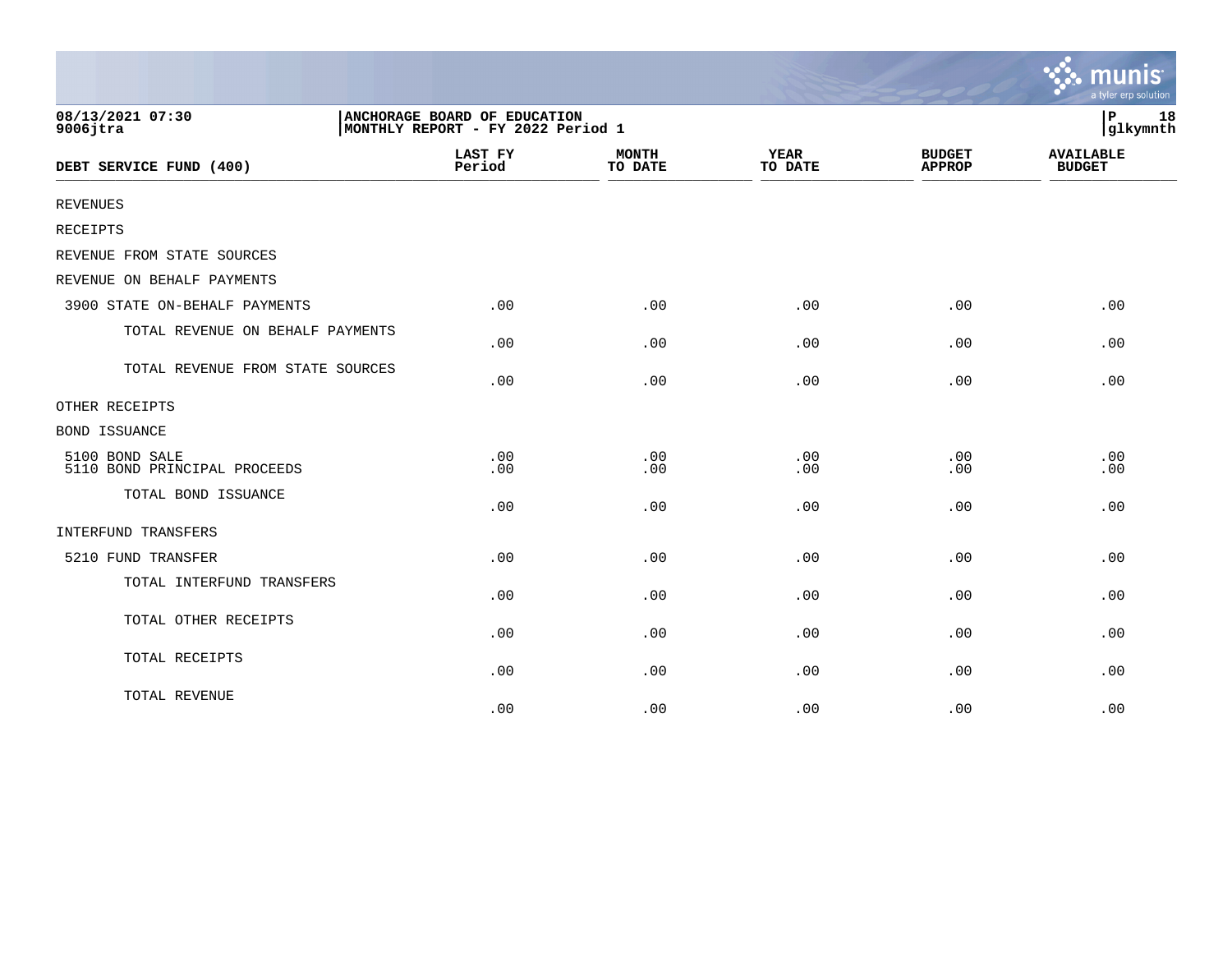

| 08/13/2021 07:30<br>$9006$ jtra                               | ANCHORAGE BOARD OF EDUCATION<br>MONTHLY REPORT - FY 2022 Period 1 |                         |                        |                                |                                   |
|---------------------------------------------------------------|-------------------------------------------------------------------|-------------------------|------------------------|--------------------------------|-----------------------------------|
| DEBT SERVICE FUND (400)                                       | LAST FY<br>Period                                                 | <b>MONTH</b><br>TO DATE | <b>YEAR</b><br>TO DATE | <b>BUDGET</b><br><b>APPROP</b> | <b>AVAILABLE</b><br><b>BUDGET</b> |
| EXPENDITURES                                                  |                                                                   |                         |                        |                                |                                   |
| 5100<br>DEBT SERVICE                                          |                                                                   |                         |                        |                                |                                   |
| DEBT SERVICE AND MISCELLANEOUS<br>0800<br>0900<br>OTHER ITEMS | .00<br>.00                                                        | .00<br>.00              | .00<br>.00             | .00<br>.00                     | .00<br>.00                        |
| TOTAL 5100<br>DEBT SERVICE                                    | .00                                                               | .00                     | .00                    | .00                            | .00                               |
| TOTAL EXPENDITURES                                            | .00                                                               | .00                     | .00                    | .00                            | .00                               |
| TOTAL FOR DEBT SERVICE FUND (400)                             | .00                                                               | .00                     | .00                    | .00                            | .00                               |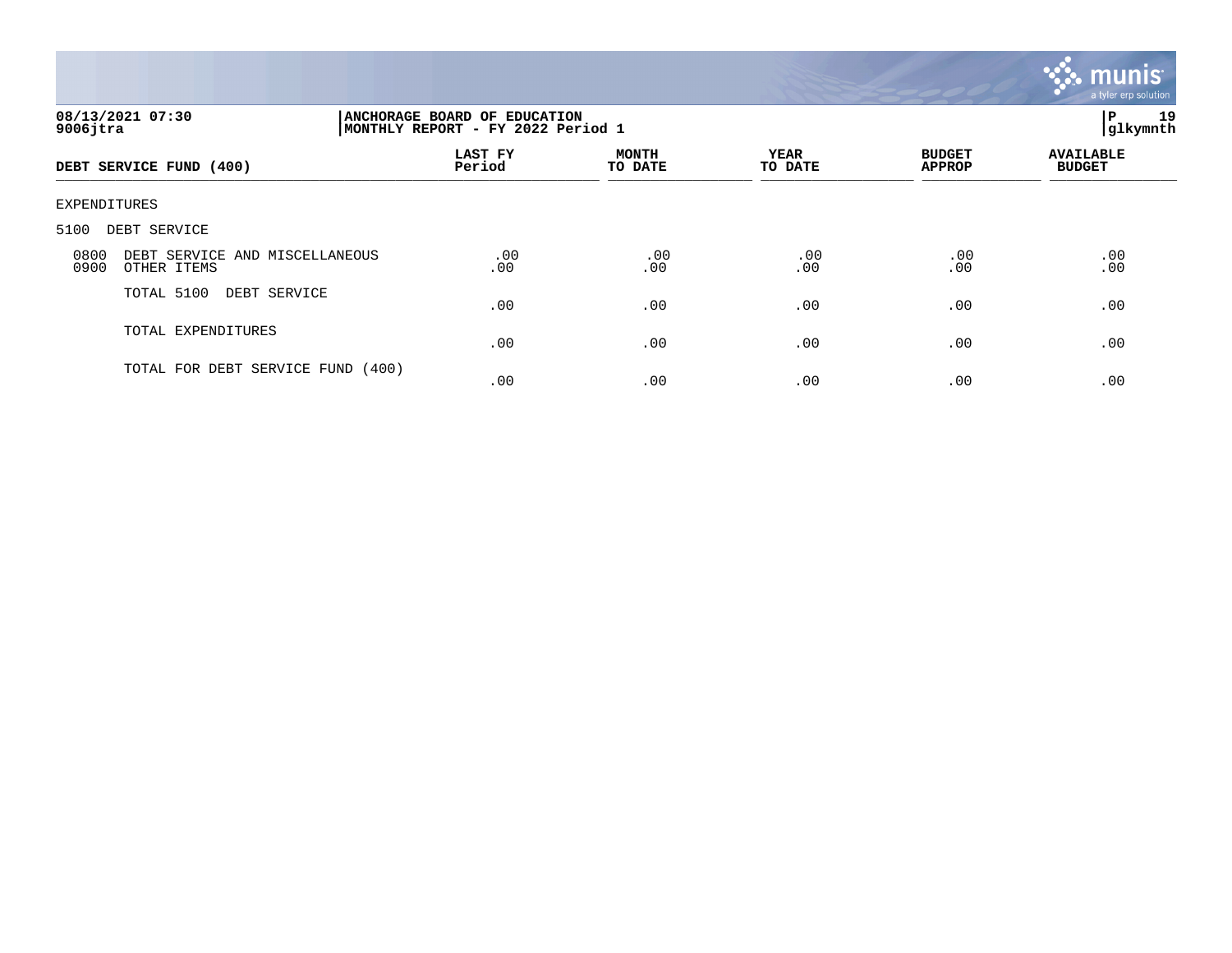|                                                                                                                                                                                                                                                                                                                                                                             |                                                                               |                                                                           |                                                                           |                                                                                | a tyler erp solution                                                           |
|-----------------------------------------------------------------------------------------------------------------------------------------------------------------------------------------------------------------------------------------------------------------------------------------------------------------------------------------------------------------------------|-------------------------------------------------------------------------------|---------------------------------------------------------------------------|---------------------------------------------------------------------------|--------------------------------------------------------------------------------|--------------------------------------------------------------------------------|
| 08/13/2021 07:30<br>$9006$ jtra                                                                                                                                                                                                                                                                                                                                             | ANCHORAGE BOARD OF EDUCATION<br>MONTHLY REPORT - FY 2022 Period 1             |                                                                           |                                                                           |                                                                                | $\mathbf{P}$<br>20<br>glkymnth                                                 |
| FOOD SERVICE FUND (51)                                                                                                                                                                                                                                                                                                                                                      | LAST FY<br>Period                                                             | MONTH<br>TO DATE                                                          | <b>YEAR</b><br>TO DATE                                                    | <b>BUDGET</b><br><b>APPROP</b>                                                 | <b>AVAILABLE</b><br><b>BUDGET</b>                                              |
| <b>REVENUES</b>                                                                                                                                                                                                                                                                                                                                                             |                                                                               |                                                                           |                                                                           |                                                                                |                                                                                |
| 0999 BEGINNING BALANCE                                                                                                                                                                                                                                                                                                                                                      |                                                                               |                                                                           |                                                                           |                                                                                |                                                                                |
| TOTAL 0999 BEGINNING BALANCE                                                                                                                                                                                                                                                                                                                                                | 9,566.27                                                                      | 1,381.47                                                                  | 1,381.47                                                                  | 1,381.47                                                                       | .00                                                                            |
| <b>RECEIPTS</b>                                                                                                                                                                                                                                                                                                                                                             |                                                                               |                                                                           |                                                                           |                                                                                |                                                                                |
| REVENUE FROM LOCAL SOURCES                                                                                                                                                                                                                                                                                                                                                  |                                                                               |                                                                           |                                                                           |                                                                                |                                                                                |
| EARNINGS ON INVESTMENTS                                                                                                                                                                                                                                                                                                                                                     |                                                                               |                                                                           |                                                                           |                                                                                |                                                                                |
| 1510 INTEREST ON INVESTMENTS                                                                                                                                                                                                                                                                                                                                                | .00                                                                           | .00                                                                       | .00                                                                       | 150.00                                                                         | 150.00                                                                         |
| TOTAL EARNINGS ON INVESTMENTS                                                                                                                                                                                                                                                                                                                                               | .00                                                                           | .00                                                                       | .00                                                                       | 150.00                                                                         | 150.00                                                                         |
| FOOD SERVICE                                                                                                                                                                                                                                                                                                                                                                |                                                                               |                                                                           |                                                                           |                                                                                |                                                                                |
| 1611 REIMBURSABLE SCHOOL LUNCH PROG<br>1612 REIMBURSABLE SCH BREAKFAST PRG<br>1613 REIMBURSABLE SPECIAL MILK PROG<br>1621 NON-REIMBURSABLE LUNCH PROG<br>1622 NON-REIMBURSABLE BREAKFAST PRG<br>1623 NON-REIMBURSABLE MILK PROGRAM<br>1624 NON-REIMBURSBLE A LA CARTE PRG<br>1629 NON-REIMBURSBLE OTHER FOOD PRG<br>1629 MY SCHOOL BUCKS RECEIPTS<br>1630 SPECIAL FUNCTIONS | .00<br>.00<br>.00<br>.00<br>.00<br>.00<br>.00<br>$-5, 934.34$<br>13.75<br>.00 | .00<br>.00<br>.00<br>.00<br>.00<br>.00<br>.00<br>76.00<br>2,775.10<br>.00 | .00<br>.00<br>.00<br>.00<br>.00<br>.00<br>.00<br>76.00<br>2,775.10<br>.00 | .00<br>.00<br>.00<br>.00<br>.00<br>.00<br>.00<br>60,000.00<br>60,000.00<br>.00 | .00<br>.00<br>.00<br>.00<br>.00<br>.00<br>.00<br>59,924.00<br>57,224.90<br>.00 |
| TOTAL FOOD SERVICE                                                                                                                                                                                                                                                                                                                                                          | $-5,920.59$                                                                   | 2,851.10                                                                  | 2,851.10                                                                  | 120,000.00                                                                     | 117,148.90                                                                     |
| OTHER REVENUE FROM LOCAL SOURCES                                                                                                                                                                                                                                                                                                                                            |                                                                               |                                                                           |                                                                           |                                                                                |                                                                                |
| 1920 CONTRIBUTIONS/DONATIONS<br>1980 REFUND OF PRIOR YR EXPENDITURE<br>1990 MISCELLANEOUS REVENUE                                                                                                                                                                                                                                                                           | .00<br>.00<br>.00                                                             | .00<br>.00<br>.00                                                         | .00<br>.00<br>.00                                                         | .00<br>.00<br>.00                                                              | .00<br>.00<br>.00                                                              |
| TOTAL OTHER REVENUE FROM LOCAL SOURCES                                                                                                                                                                                                                                                                                                                                      | .00                                                                           | .00                                                                       | .00                                                                       | .00                                                                            | .00                                                                            |
| TOTAL REVENUE FROM LOCAL SOURCES                                                                                                                                                                                                                                                                                                                                            | $-5,920.59$                                                                   | 2,851.10                                                                  | 2,851.10                                                                  | 120,150.00                                                                     | 117,298.90                                                                     |
| REVENUE FROM STATE SOURCES                                                                                                                                                                                                                                                                                                                                                  |                                                                               |                                                                           |                                                                           |                                                                                |                                                                                |
| RESTRICTED                                                                                                                                                                                                                                                                                                                                                                  |                                                                               |                                                                           |                                                                           |                                                                                |                                                                                |
| 3200 RESTRICTED STATE REVENUE                                                                                                                                                                                                                                                                                                                                               | .00                                                                           | .00                                                                       | .00                                                                       | 1,350.00                                                                       | 1,350.00                                                                       |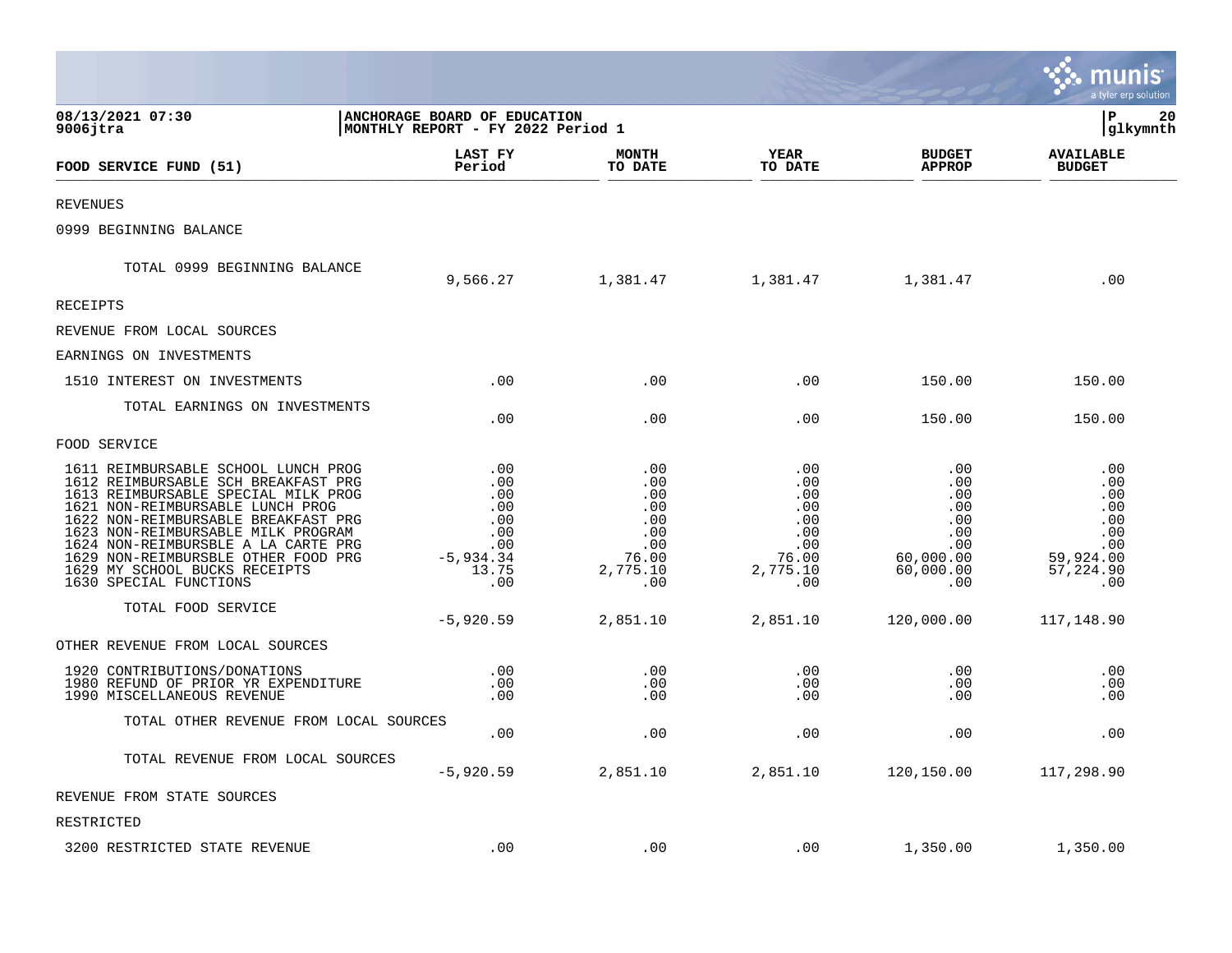

## **08/13/2021 07:30 |ANCHORAGE BOARD OF EDUCATION |P 21 9006jtra |MONTHLY REPORT - FY 2022 Period 1 |glkymnth**

| FOOD SERVICE FUND (51)                                       | LAST FY<br>Period | <b>MONTH</b><br>TO DATE | <b>YEAR</b><br>TO DATE | <b>BUDGET</b><br><b>APPROP</b> | <b>AVAILABLE</b><br><b>BUDGET</b> |  |
|--------------------------------------------------------------|-------------------|-------------------------|------------------------|--------------------------------|-----------------------------------|--|
| TOTAL RESTRICTED                                             |                   |                         |                        |                                |                                   |  |
|                                                              | .00               | .00                     | .00                    | 1,350.00                       | 1,350.00                          |  |
| REVENUE IN LIEU OF TAXES/STATE                               |                   |                         |                        |                                |                                   |  |
| 3800 REVENUE IN LIEU OF TAXES/STATE                          | .00               | .00                     | .00                    | .00                            | .00                               |  |
| TOTAL REVENUE IN LIEU OF TAXES/STATE                         | .00               | .00                     | .00                    | .00                            | .00                               |  |
| REVENUE ON BEHALF PAYMENTS                                   |                   |                         |                        |                                |                                   |  |
| 3900 STATE ON-BEHALF PAYMENTS                                | .00               | .00                     | .00                    | .00                            | .00                               |  |
| TOTAL REVENUE ON BEHALF PAYMENTS                             | .00               | .00                     | .00                    | .00                            | .00                               |  |
| TOTAL REVENUE FROM STATE SOURCES                             | .00               | .00                     | .00                    | 1,350.00                       | 1,350.00                          |  |
| REVENUE FROM FEDERAL SOURCES                                 |                   |                         |                        |                                |                                   |  |
| RESTRICTED THROUGH THE STATE                                 |                   |                         |                        |                                |                                   |  |
| 4500 RESTRICTED FED THRU STATE                               | .00               | .00                     | .00                    | 11,938.00                      | 11,938.00                         |  |
| TOTAL RESTRICTED THROUGH THE STATE                           | .00               | .00                     | .00                    | 11,938.00                      | 11,938.00                         |  |
| CHILD NUTRITION PROGRAM DONATED COMMODIT                     |                   |                         |                        |                                |                                   |  |
| 4950 CHILD NUTR PRG DONATED COMMOD                           | .00               | .00                     | .00                    | .00                            | .00                               |  |
| TOTAL CHILD NUTRITION PROGRAM DONATED COMMODIT               | .00               | .00                     | .00                    | .00                            | .00                               |  |
| TOTAL REVENUE FROM FEDERAL SOURCES                           | .00               | .00                     | .00                    | 11,938.00                      | 11,938.00                         |  |
| OTHER RECEIPTS                                               |                   |                         |                        |                                |                                   |  |
| INTERFUND TRANSFERS                                          |                   |                         |                        |                                |                                   |  |
| 5210 FUND TRANSFER                                           | .00               | .00                     | .00                    | 70,391.00                      | 70,391.00                         |  |
| TOTAL INTERFUND TRANSFERS                                    | .00               | .00                     | .00                    | 70,391.00                      | 70,391.00                         |  |
| SALE OR COMP FOR LOSS OF ASSETS                              |                   |                         |                        |                                |                                   |  |
| 5341 SALE OF EQUIPMENT ETC<br>5342 LOSS COMP - EQUIPMENT ETC | .00<br>.00        | .00<br>.00              | .00<br>.00             | .00<br>.00                     | .00<br>.00                        |  |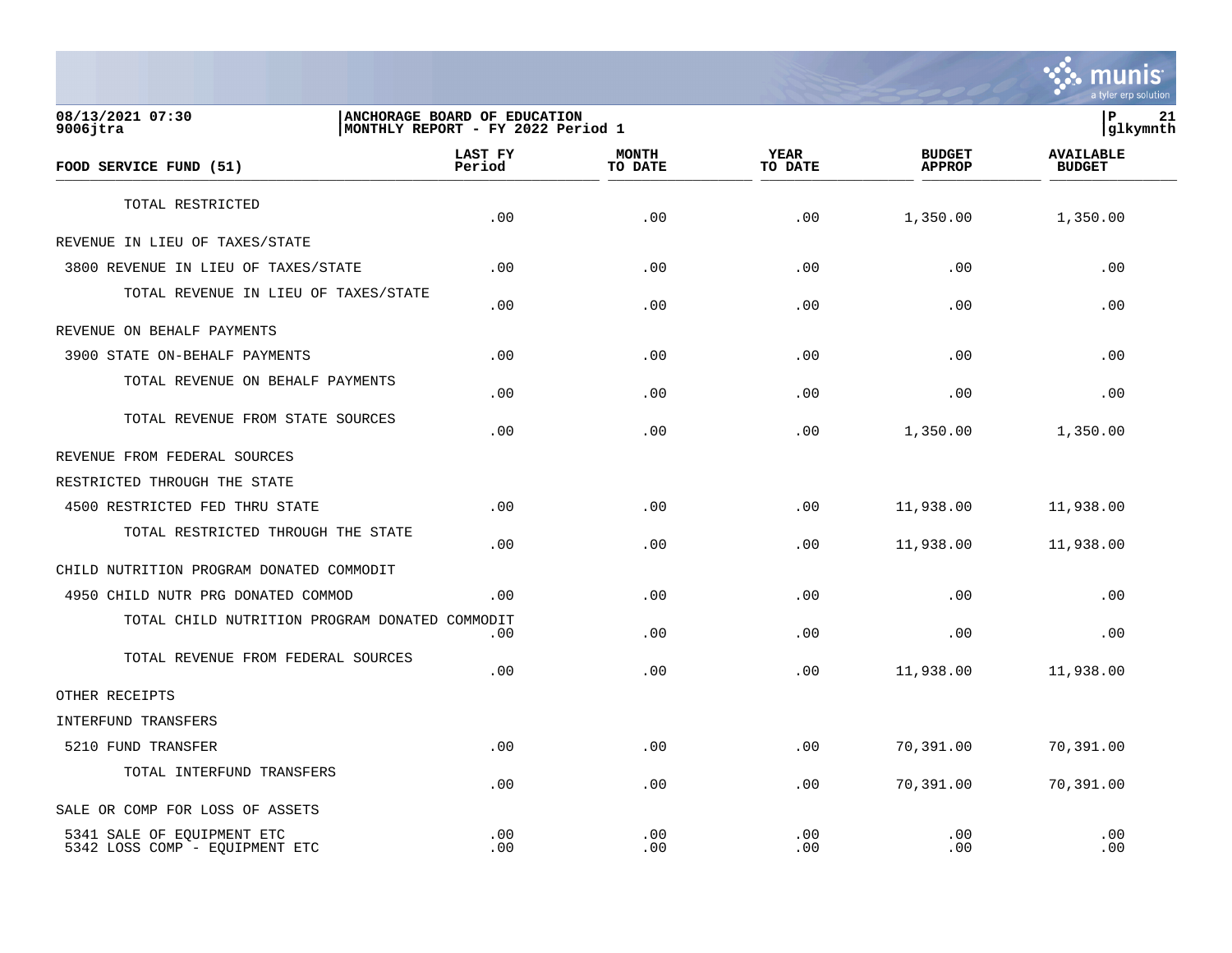

| 08/13/2021 07:30<br>$9006$ jtra       |                   | ANCHORAGE BOARD OF EDUCATION<br> MONTHLY REPORT - FY 2022 Period 1 |                        |                                |                                   |  |  |
|---------------------------------------|-------------------|--------------------------------------------------------------------|------------------------|--------------------------------|-----------------------------------|--|--|
| FOOD SERVICE FUND (51)                | LAST FY<br>Period | <b>MONTH</b><br>TO DATE                                            | <b>YEAR</b><br>TO DATE | <b>BUDGET</b><br><b>APPROP</b> | <b>AVAILABLE</b><br><b>BUDGET</b> |  |  |
| TOTAL SALE OR COMP FOR LOSS OF ASSETS | .00               | .00                                                                | .00                    | .00                            | .00                               |  |  |
| TOTAL OTHER RECEIPTS                  | .00               | .00                                                                | .00                    | 70,391.00                      | 70,391.00                         |  |  |
| TOTAL RECEIPTS                        | $-5,920.59$       | 2,851.10                                                           | 2,851.10               | 203,829.00                     | 200,977.90                        |  |  |
| TOTAL REVENUE                         | 3,645.68          | 4,232.57                                                           | 4,232.57               | 205, 210.47                    | 200,977.90                        |  |  |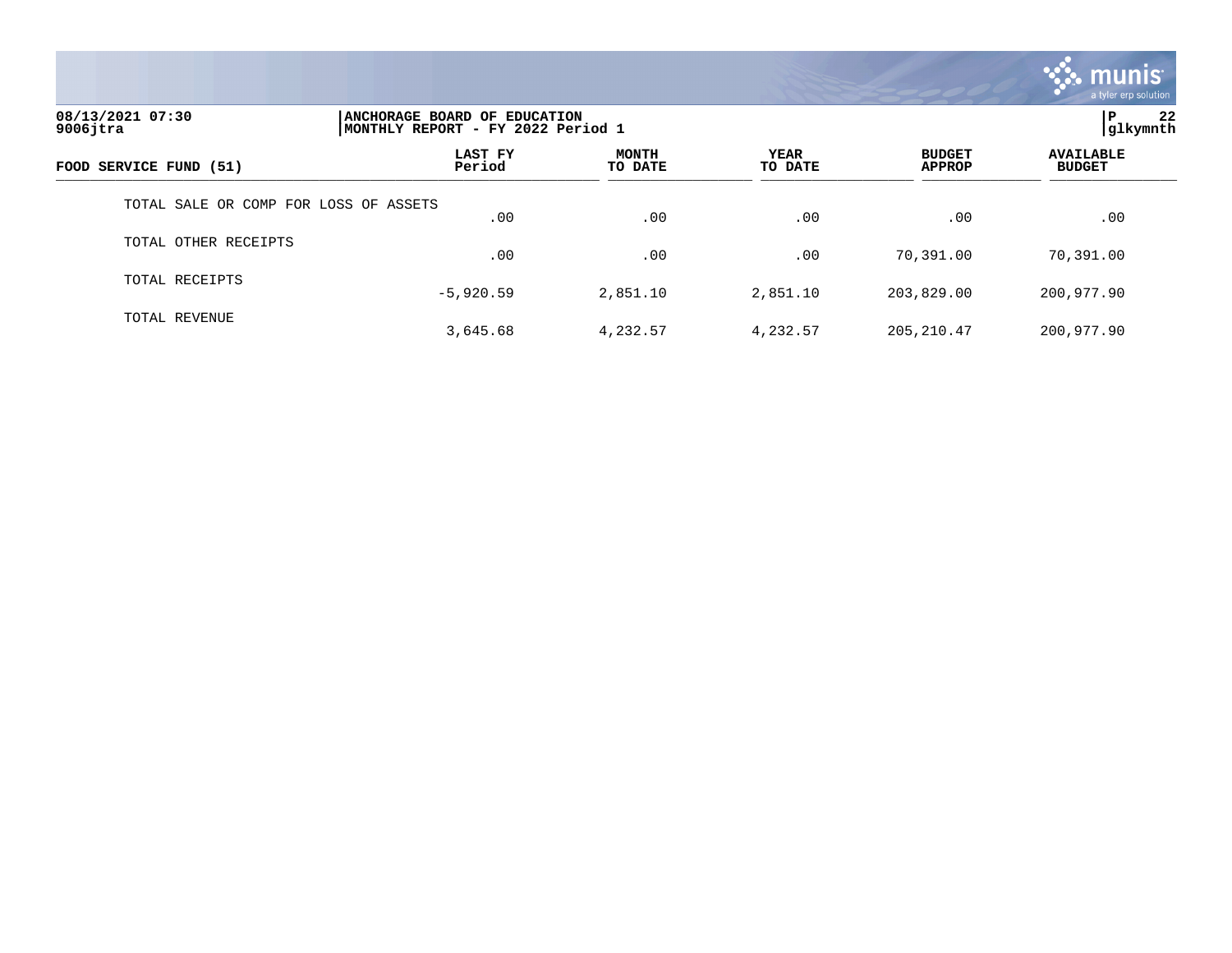

**08/13/2021 07:30 |ANCHORAGE BOARD OF EDUCATION |P 23 9006jtra |MONTHLY REPORT - FY 2022 Period 1 |glkymnth LAST FY MONTH YEAR BUDGET AVAILABLE FOOD SERVICE FUND (51) Period TO DATE TO DATE APPROP BUDGET**   $\frac{10 \text{ BFR}}{10 \text{ BFR}}$ EXPENDITURES 3100 FOOD SERVICE OPERATION 0100 SALARIES PERSONNEL SERVICES .00 .00 .00 .00 .00 .00 .00 91,756.00 91,756.00 91,756.00<br>0200 EMPLOYEE BENEFITS .00 .00 .00 .00 .00 .00 .00 .00 31,523.00 31,523.00 0200 EMPLOYEE BENEFITS .00 .00 .00 31,523.00 31,523.00 0280 ON-BEHALF .00 .00 .00 .00 .00 0300 PURCHASED PROF AND TECH SERV  $\begin{array}{cccc} 172.90 & & & 0.00 & & & 0.00 & & 3,700.00 & & 3,700.00 & & 3,050.00 & & 3,050.00 & & 3,050.00 & & 3,050.00 & & 3,050.00 & & 3,050.00 & & 3,050.00 & & 3,050.00 & & 3,050.00 & & 3,050.00 & & 3,050.00 & & 3,050.00 & &$  0400 PURCHASED PROPERTY SERVICES 481.85 .00 .00 3,050.00 3,050.00 0500 OTHER PURCHASED SERVICES .00 .00 .00 1,100.00 1,100.00 0600 SUPPLIES 63.45 .00 .00 72,500.00 72,500.00 0700 PROPERTY .00 .00 .00 .00 .00 0800 DEBT SERVICE AND MISCELLANEOUS 152.50 152.50 152.50 200.00 47.50 0840 CONTINGENCY TOTAL 3100 FOOD SERVICE OPERATION 870.70 152.50 152.50 205,210.47 205,057.97 5200 FUND TRANSFERS 0900 OTHER ITEMS .00 .00 .00 .00 .00 TOTAL 5200 FUND TRANSFERS  $.00$  .  $.00$  .  $.00$  .  $.00$  .  $.00$  .  $.00$  .  $.00$  .  $.00$  .  $.00$  .  $.00$  .  $.00$  .  $.00$  .  $.00$  .  $.00$  .  $.00$  .  $.00$  .  $.00$  .  $.00$  .  $.00$  .  $.00$  .  $.00$  .  $.00$  .  $.00$  .  $.00$  .  $.00$  .  $.00$  .  $.00$  .  $.00$ TOTAL EXPENDITURES 870.70 152.50 152.50 205,210.47 205,057.97 TOTAL FOR FOOD SERVICE FUND (51)

2,774.98 4,080.07 4,080.07 .00 -4,080.07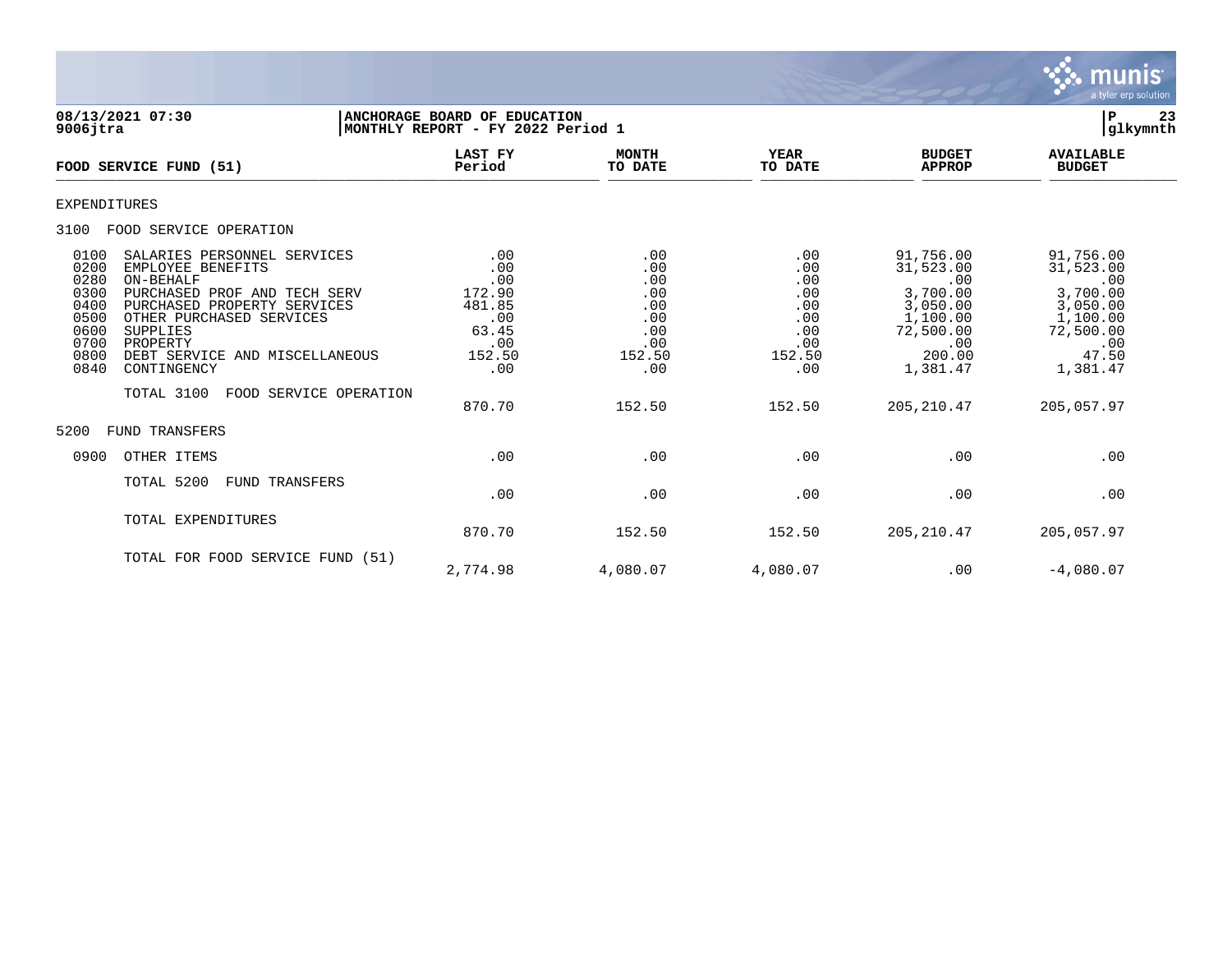|                                  |                                                                   |                         |                        |                                | munis<br>a tyler erp solution     |
|----------------------------------|-------------------------------------------------------------------|-------------------------|------------------------|--------------------------------|-----------------------------------|
| 08/13/2021 07:30<br>$9006$ jtra  | ANCHORAGE BOARD OF EDUCATION<br>MONTHLY REPORT - FY 2022 Period 1 |                         |                        |                                | 24<br>P<br>glkymnth               |
| AFTER SCHOOL/SUMMER PROGRAMS     | <b>LAST FY</b><br>Period                                          | <b>MONTH</b><br>TO DATE | <b>YEAR</b><br>TO DATE | <b>BUDGET</b><br><b>APPROP</b> | <b>AVAILABLE</b><br><b>BUDGET</b> |
| <b>REVENUES</b>                  |                                                                   |                         |                        |                                |                                   |
| 0999 BEGINNING BALANCE           |                                                                   |                         |                        |                                |                                   |
| TOTAL 0999 BEGINNING BALANCE     | 3,330.42                                                          | 3,330.42                | 3,330.42               | 3,330.42                       | .00                               |
| RECEIPTS                         |                                                                   |                         |                        |                                |                                   |
| REVENUE FROM LOCAL SOURCES       |                                                                   |                         |                        |                                |                                   |
| TUITION                          |                                                                   |                         |                        |                                |                                   |
| 1340 OTHER TUITION               | .00                                                               | 70.00                   | 70.00                  | 2,000.00                       | 1,930.00                          |
| TOTAL TUITION                    | .00                                                               | 70.00                   | 70.00                  | 2,000.00                       | 1,930.00                          |
| TOTAL REVENUE FROM LOCAL SOURCES | .00                                                               | 70.00                   | 70.00                  | 2,000.00                       | 1,930.00                          |
| TOTAL RECEIPTS                   | .00                                                               | 70.00                   | 70.00                  | 2,000.00                       | 1,930.00                          |
| TOTAL REVENUE                    | 3,330.42                                                          | 3,400.42                | 3,400.42               | 5,330.42                       | 1,930.00                          |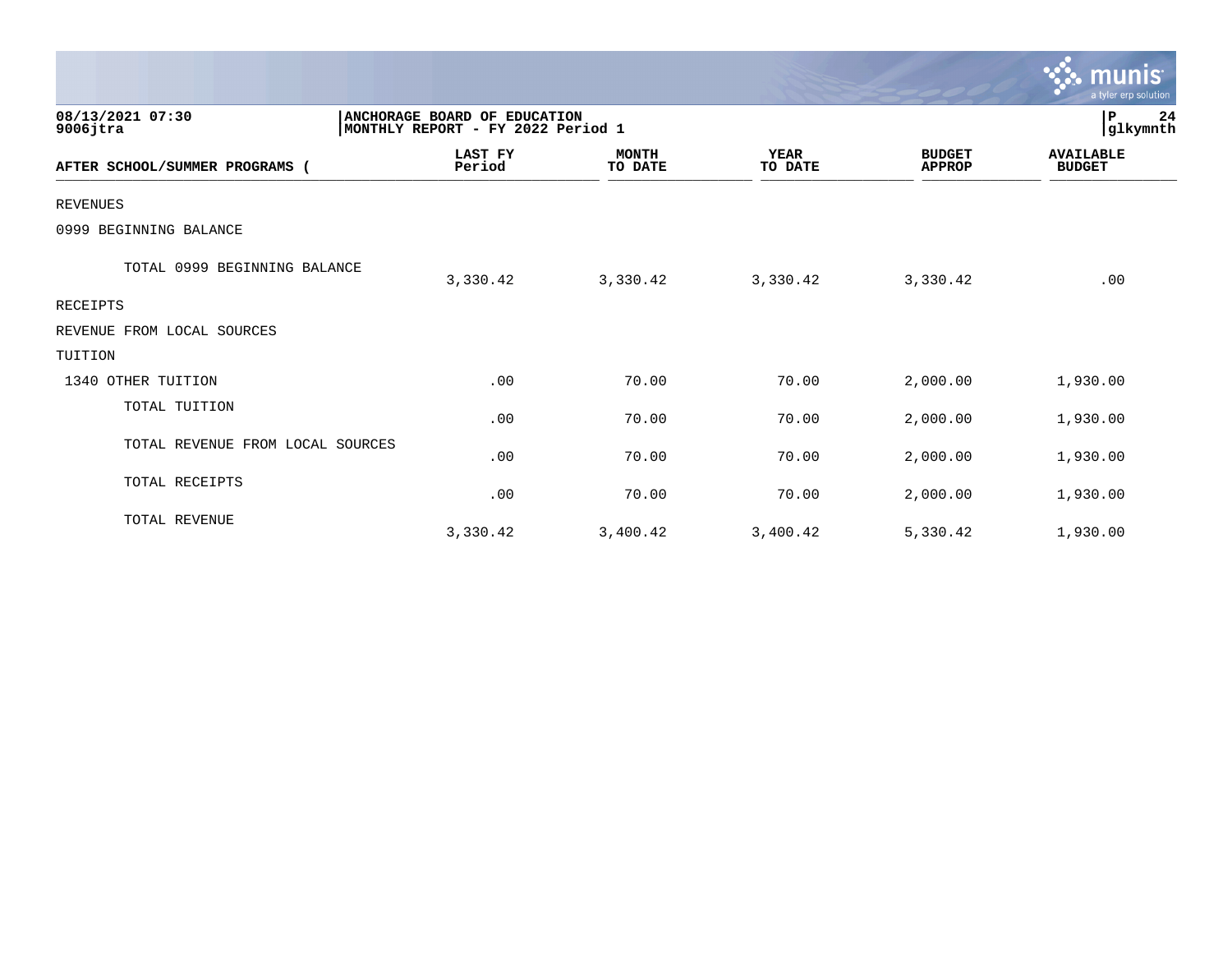

**08/13/2021 07:30 |ANCHORAGE BOARD OF EDUCATION |P 25 9006jtra |MONTHLY REPORT - FY 2022 Period 1 |glkymnth LAST FY MONTH YEAR BUDGET AVAILABLE AFTER SCHOOL/SUMMER PROGRAMS ( Period TO DATE TO DATE APPROP BUDGET**  AFTER SCROOLS SORRER PROGRAMS ( FELLOG FELLOG ) TO DALE EXPENDITURES 3200 DAY CARE OPERATIONS 0100 SALARIES PERSONNEL SERVICES .00 .00 .00 2,500.00 2,500.00 0200 EMPLOYEE BENEFITS .00 .00 .00 36.00 36.00 0300 PURCHASED PROF AND TECH SERV .00 .00 .00 500.00 500.00 0600 SUPPLIES .00 .00 .00 500.00 500.00 0700 PROPERTY .00 .00 .00 .00 .00 0840 CONTINGENCY .00 .00 .00 1,794.42 1,794.42 0900 OTHER ITEMS TOTAL 3200 DAY CARE OPERATIONS  $.00$   $.00$   $.00$   $.030$   $.00$   $.030$   $.02$   $.030$   $.02$   $.030$   $.02$   $.030$   $.02$   $.030$   $.02$   $.030$   $.042$ 5200 FUND TRANSFERS 0900 OTHER ITEMS .00 .00 .00 .00 .00 TOTAL 5200 FUND TRANSFERS  $.00$  .  $.00$  .  $.00$  .  $.00$  .  $.00$  .  $.00$  .  $.00$  .  $.00$  .  $.00$  .  $.00$  .  $.00$  .  $.00$  .  $.00$  .  $.00$  .  $.00$  .  $.00$  .  $.00$  .  $.00$  .  $.00$  .  $.00$  .  $.00$  .  $.00$  .  $.00$  .  $.00$  .  $.00$  .  $.00$  .  $.00$  .  $.00$ TOTAL EXPENDITURES  $.00$   $.00$   $.00$   $.030$   $.00$   $.030$   $.02$   $.030$   $.02$   $.030$   $.02$   $.030$   $.02$   $.030$   $.02$   $.030$   $.042$ 

TOTAL FOR AFTER SCHOOL/SUMMER PROGRAMS (52) 3,330.42 3,400.42 3,400.42 .00 -3,400.42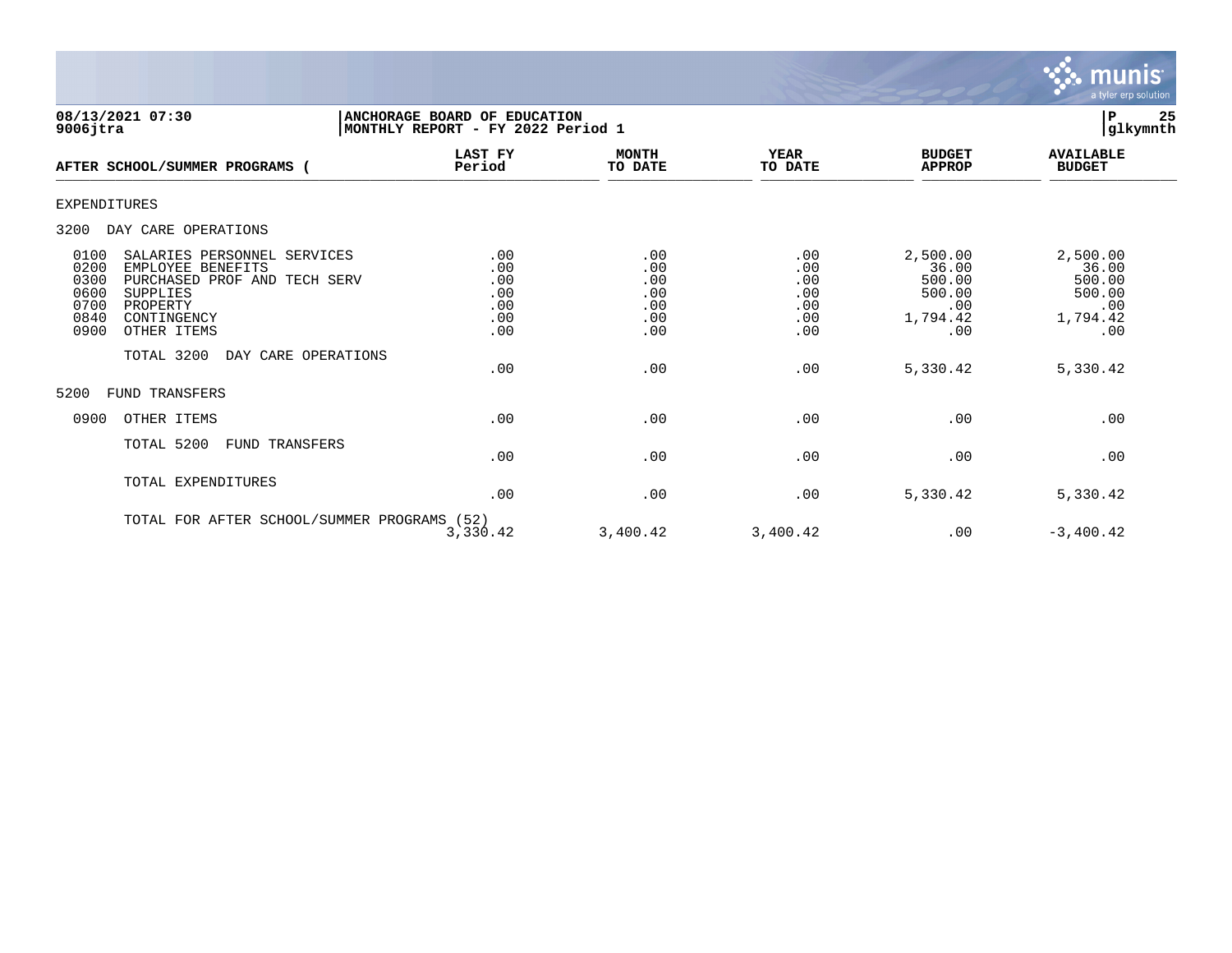|                                                                                                                                           |                                                                   |                                 |                                 |                                 | a tyler erp solution              |
|-------------------------------------------------------------------------------------------------------------------------------------------|-------------------------------------------------------------------|---------------------------------|---------------------------------|---------------------------------|-----------------------------------|
| 08/13/2021 07:30<br>$9006$ jtra                                                                                                           | ANCHORAGE BOARD OF EDUCATION<br>MONTHLY REPORT - FY 2022 Period 1 |                                 |                                 |                                 | 26<br>P<br>glkymnth               |
| TRUST AND AGENCY FUNDS (7000)                                                                                                             | <b>LAST FY</b><br>Period                                          | <b>MONTH</b><br>TO DATE         | <b>YEAR</b><br>TO DATE          | <b>BUDGET</b><br><b>APPROP</b>  | <b>AVAILABLE</b><br><b>BUDGET</b> |
| <b>REVENUES</b>                                                                                                                           |                                                                   |                                 |                                 |                                 |                                   |
| 0999 BEGINNING BALANCE                                                                                                                    |                                                                   |                                 |                                 |                                 |                                   |
| TOTAL 0999 BEGINNING BALANCE                                                                                                              | 64,120.79                                                         | 67,986.16                       | 67,986.16                       | 67,986.16                       | .00                               |
| <b>RECEIPTS</b>                                                                                                                           |                                                                   |                                 |                                 |                                 |                                   |
| REVENUE FROM LOCAL SOURCES                                                                                                                |                                                                   |                                 |                                 |                                 |                                   |
| EARNINGS ON INVESTMENTS                                                                                                                   |                                                                   |                                 |                                 |                                 |                                   |
| 1510 INTEREST ON INVESTMENTS                                                                                                              | 34.29                                                             | 41.12                           | 41.12                           | 500.00                          | 458.88                            |
| TOTAL EARNINGS ON INVESTMENTS                                                                                                             | 34.29                                                             | 41.12                           | 41.12                           | 500.00                          | 458.88                            |
| OTHER REVENUE FROM LOCAL SOURCES                                                                                                          |                                                                   |                                 |                                 |                                 |                                   |
| 1920 CONTRIBUTIONS/DONATIONS<br>1920 CENTENNIAL CELEBRATION<br>1920 BROWNING FUND<br>1920 ALUMNI ASSOCIATION<br>1920 BLANKENSHIP DONATION | .00<br>.00<br>30.00<br>.00<br>.00                                 | .00<br>.00<br>.00<br>.00<br>.00 | .00<br>.00<br>.00<br>.00<br>.00 | .00<br>.00<br>.00<br>.00<br>.00 | .00<br>.00<br>.00<br>.00<br>.00   |
| TOTAL OTHER REVENUE FROM LOCAL SOURCES                                                                                                    | .00                                                               | .00                             | .00                             | .00                             | .00                               |
| TOTAL REVENUE FROM LOCAL SOURCES                                                                                                          | 64.29                                                             | 41.12                           | 41.12                           | 500.00                          | 458.88                            |
| TOTAL RECEIPTS                                                                                                                            | 64.29                                                             | 41.12                           | 41.12                           | 500.00                          | 458.88                            |
| TOTAL REVENUE                                                                                                                             | 64,185.08                                                         | 68,027.28                       | 68,027.28                       | 68,486.16                       | 458.88                            |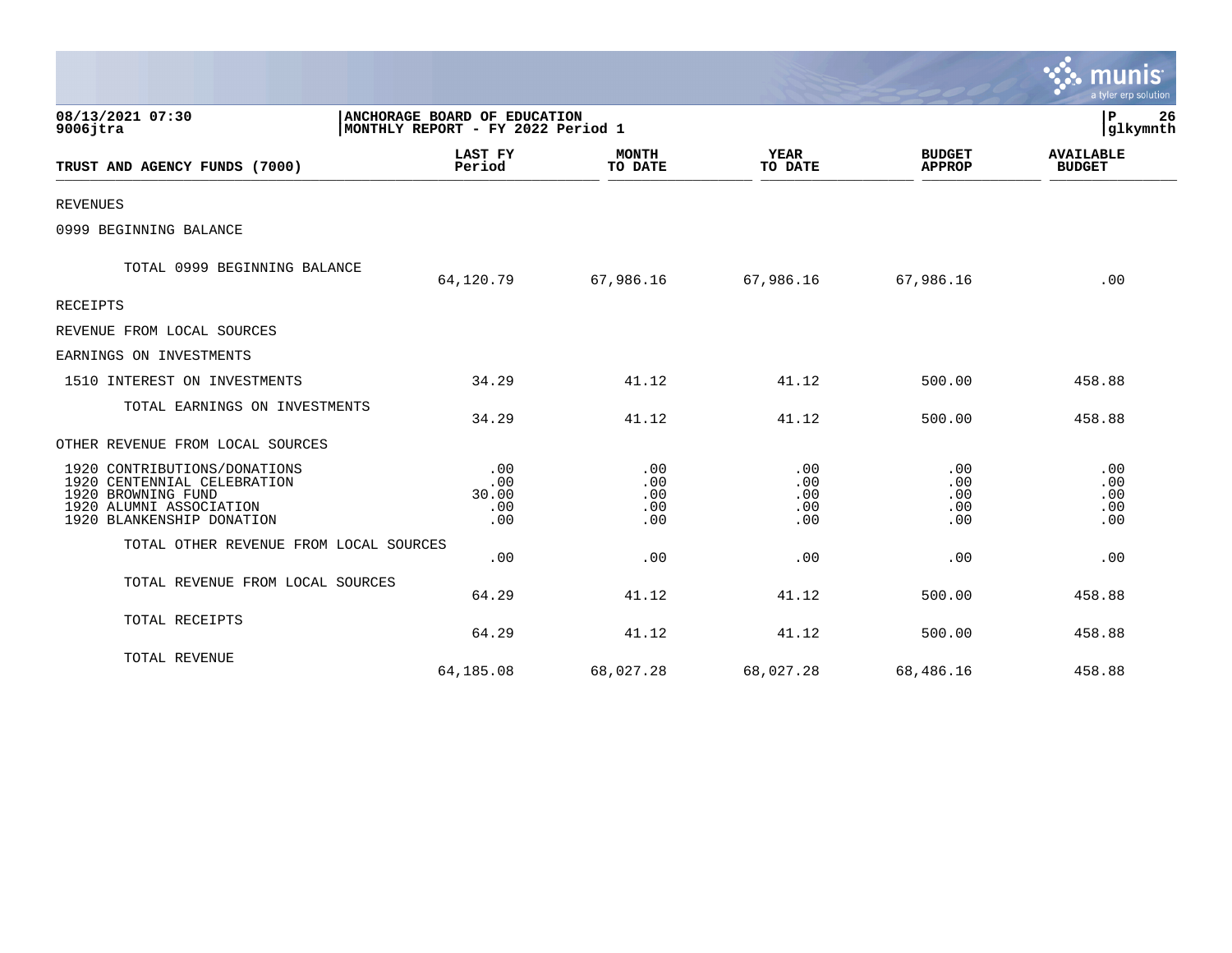

**08/13/2021 07:30 |ANCHORAGE BOARD OF EDUCATION |P 27 9006jtra |MONTHLY REPORT - FY 2022 Period 1 |glkymnth LAST FY MONTH YEAR BUDGET AVAILABLE TRUST AND AGENCY FUNDS (7000) Period TO DATE TO DATE APPROP BUDGET**  \_\_\_\_\_\_\_\_\_\_\_\_\_\_\_\_\_\_\_\_\_\_\_\_\_\_\_\_\_\_\_\_\_\_\_\_\_\_\_\_\_\_\_\_\_\_\_\_\_\_\_\_\_\_\_\_\_\_\_\_\_\_\_\_ \_\_\_\_\_\_\_\_\_\_\_\_\_\_\_\_\_ \_\_\_\_\_\_\_\_\_\_\_\_\_\_\_\_\_\_ \_\_\_\_\_\_\_\_\_\_\_\_\_\_ \_\_\_\_\_\_\_\_\_\_\_\_\_\_\_ EXPENDITURES 2600 PLANT OPERATIONS AND MAINTENANCE 0100 SALARIES PERSONNEL SERVICES .00 .00 .00 4,000.00 4,000.00 0200 EMPLOYEE BENEFITS .00 .00 .00 750.00 750.00 0300 PURCHASED PROF AND TECH SERV .00 .00 .00 .00 .00 0400 PURCHASED PROPERTY SERVICES .00 .00 .00 .00 .00 0600 SUPPLIES .00 .00 .00 27,096.00 27,096.00 0700 PROPERTY .00 .00 .00 .00 .00 0840 CONTINGENCY .00 .00 .00 .00 .00 .00 .00 .00 .00 36,640.16 36,640.16 TOTAL 2600 PLANT OPERATIONS AND MAINTENANCE  $.00$   $.00$   $.00$   $.68,486.16$   $.68,486.16$ TOTAL EXPENDITURES  $.00$   $.00$   $.00$   $.68,486.16$   $.16$   $.68,486.16$ TOTAL FOR TRUST AND AGENCY FUNDS (7000) 64,185.08 68,027.28 68,027.28 .00 -68,027.28